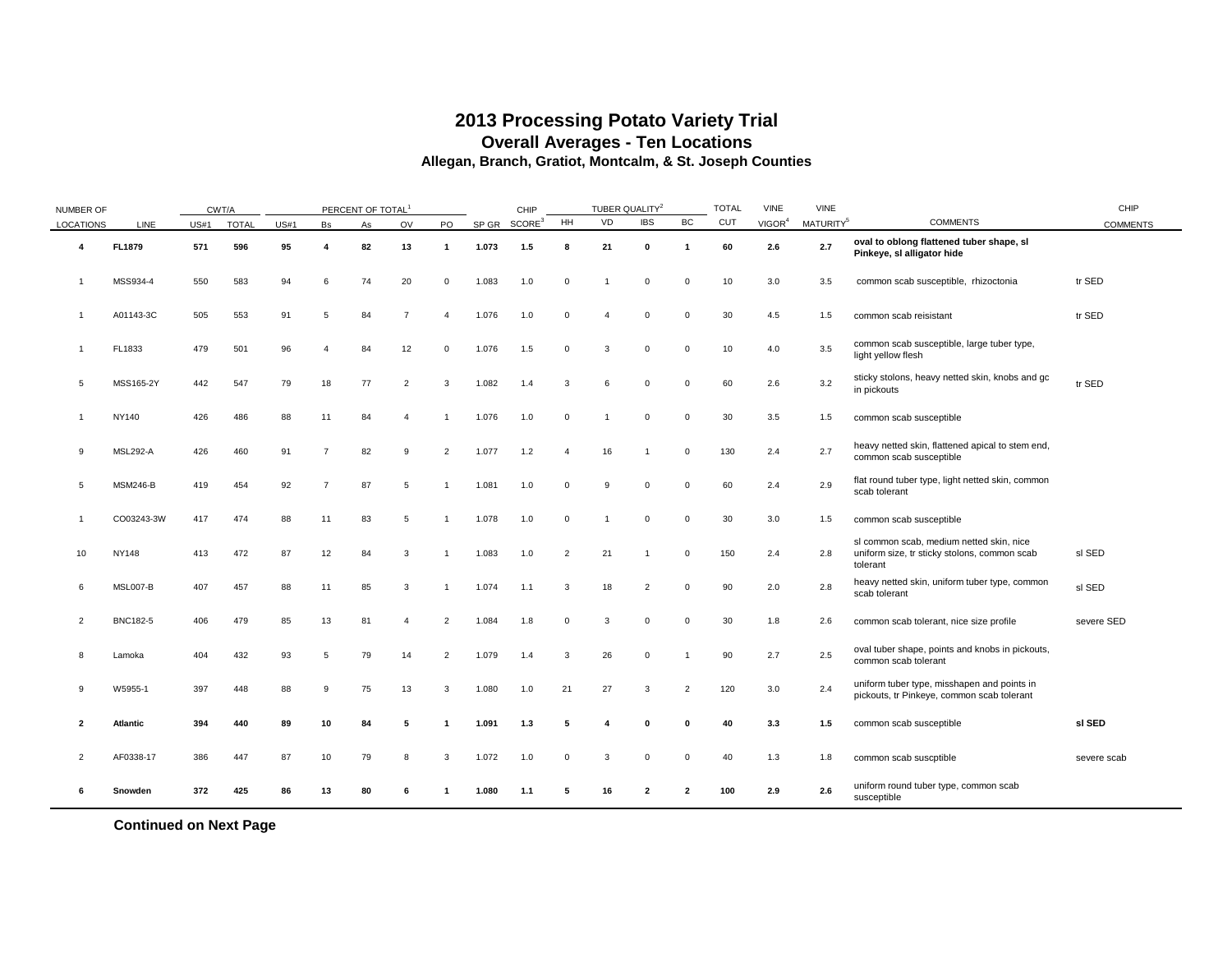| <b>NUMBER OF</b> |             |                                                                            | CWT/A        |             |                | PERCENT OF TOTAL <sup>1</sup> |                |                |       | CHIP               |                | TUBER QUALITY <sup>2</sup> |                |                | <b>TOTAL</b> | <b>VINE</b>        | <b>VINE</b>           |                                                                                        | CHIP            |
|------------------|-------------|----------------------------------------------------------------------------|--------------|-------------|----------------|-------------------------------|----------------|----------------|-------|--------------------|----------------|----------------------------|----------------|----------------|--------------|--------------------|-----------------------|----------------------------------------------------------------------------------------|-----------------|
| <b>LOCATIONS</b> | LINE        | US#1                                                                       | <b>TOTAL</b> | <b>US#1</b> | Bs             | As                            | OV             | PO             | SP GR | SCORE <sup>3</sup> | <b>HH</b>      | VD                         | <b>IBS</b>     | BC             | <b>CUT</b>   | VIGOR <sup>4</sup> | MATURITY <sup>5</sup> | <b>COMMENTS</b>                                                                        | <b>COMMENTS</b> |
| 6                | Pike        | 368                                                                        | 401          | 92          | $\overline{7}$ | 85                            | $\overline{7}$ | $\mathbf{1}$   | 1.078 | $1.0$              | 5              | 5                          | $\mathbf 0$    | $\overline{2}$ | 70           | 2.2                | 2.3                   | knobs in pickouts, tr growth cracks, common scab<br>resistant                          | sl SED          |
| 8                | MSR127-2    | 361                                                                        | 412          | 87          | 10             | 81                            | 6              | 3              | 1.079 | 1.1                | $\overline{2}$ | 10                         | $\mathbf 0$    | $\Omega$       | 90           | 2.8                | 2.8                   | flat oval tuber type, gc in pickouts, common scab<br>resistant                         | tr SED          |
|                  | MSN190-2    | 337                                                                        | 410          | 81          | 19             | 79                            | $\overline{2}$ | $\mathbf 0$    | 1.087 | 1.0                | 3              | 2                          | $\overline{0}$ | $\Omega$       | 40           | 2.4                | 3.0                   | heavy netted skin type, uniform tuber size, common<br>scab resistant                   |                 |
| 8                | NY153       | 329                                                                        | 404          | 80          | 16             | 78                            | 2              | $\overline{4}$ | 1.080 | 1.3                | 18             | 14                         | $\mathbf 0$    | $\mathbf 0$    | 90           | 2.8                | 2.9                   | tr deep apical eye, misshapen in pickouts, common<br>scab resistant                    | SED             |
| $\overline{2}$   | Elkton      | 320                                                                        | 374          | 85          | 15             | 84                            |                | $\Omega$       | 1.087 | 1.5                | $\mathbf 0$    | $\overline{7}$             | $\Omega$       | $\Omega$       | 40           | 1.3                | 2.6                   | common scab tolerant                                                                   | tr VD           |
|                  | CO00197-3W  | 313                                                                        | 440          | 72          | 22             | 71                            |                | 6              | 1.073 | 1.5                | $\mathbf 0$    | 5                          | 3              |                | 30           | 3.5                | 1.5                   | common scab susceptible                                                                | sl SED          |
| 9                | A00188-3C   | 279                                                                        | 391          | 71          | 23             | 70                            |                | 6              | 1.078 | 1.2                | 3              | 22                         | $\mathbf 0$    | $\Omega$       | 120          | 3.9                | 2.3                   | small tuber size, pointed and knobby in pickouts, sl<br>Pinkeye, common scab resistant | SED             |
| 6                | W6609-3     | 278                                                                        | 390          | 69          | 29             | 69                            | $\mathbf 0$    | $\overline{2}$ | 1.079 | 1.0                | $\mathbf 0$    | 9                          | $\overline{1}$ | 3              | 90           | 2.8                | 2.6                   | gc and misshapen in pickouts, bright skin<br>appearance, comon scab resistant          | tr VD           |
| 6                | CO02321-4W  | 274                                                                        | 364          | 75          | 25             | 74                            |                | $\mathbf{0}$   | 1.079 | 1.3                | $\mathbf 0$    | 14                         | $\overline{1}$ | $\Omega$       | 90           | 2.8                | 2.5                   | small uniform round tuber type, tr sticky stolons,<br>common scab susceptible          | tr SED, tr VD   |
| 6                | AC01151-5W  | 273                                                                        | 378          | 72          | 25             | 72                            | $\mathbf 0$    | 3              | 1.070 | 1.4                | $\overline{2}$ | 19                         | 3              | $\Omega$       | 90           | 2.6                | 2.6                   | heavy tuber set, moderate Pinkeye, alligator hide,<br>common scab susceptible          | tr VD, tr SED   |
| 2                | AF4157-6    | 270                                                                        | 378          | 71          | 29             | 71                            | $\mathbf{0}$   | $\Omega$       | 1.070 | 1.0                | $\mathbf 0$    | 5                          | $\Omega$       | $\Omega$       | 40           | 2.3                | 1.5                   | common scab susceptible                                                                | severe scab     |
|                  | MSR061-1    | 270                                                                        | 360          | 75          | 24             | 75                            | $\mathbf 0$    |                | 1.076 | 1.0                | $\mathbf 0$    | $\overline{2}$             | $\Omega$       |                | 30           | 3.5                | 1.5                   | common scab tolerant, tr of pitting                                                    |                 |
| $\overline{4}$   | MSR169-8Y   | 269                                                                        | 343          | 76          | 22             | 73                            | 3              | $\overline{2}$ | 1.076 | 1.3                |                | 14                         | $\mathbf 0$    | $\Omega$       | 50           | 1.8                | 3.3                   | bright yellow flesh, netted skin, uniform tuber<br>shape, common scab resistant        | sl SED          |
|                  | W6483-5     | 232                                                                        | 306          | 72          | 23             | 68                            |                | 5              | 1.064 | 1.0                | $^{\circ}$     | 3                          | $\mathbf 0$    | $\Omega$       | 30           | 4.0                | 1.5                   | common scab susceptible                                                                |                 |
| $\overline{2}$   | W4980-1     | 214                                                                        | 295          | 73          | 27             | 71                            | 2              | 0              | 1.075 | 1.0                | $^{\circ}$     | 5                          | 3              |                | 40           | 3.0                | 1.8                   | common scab susceptible                                                                | tr SED          |
| -1               | W2978-3     | 41                                                                         | 173          | 24          | 76             | 24                            | $\mathbf 0$    | $\Omega$       | 1.066 | 1.0                | $\mathbf 0$    | $\mathbf{1}$               | $\Omega$       | $\Omega$       | 10           | 2.0                | 1.5                   | common scab susceptible, small tuber size                                              |                 |
|                  | <b>MEAN</b> | 359<br>426<br>1.078<br>$tr = trace$ , $sl = slight$ , $NA = not available$ |              |             |                |                               |                |                |       |                    |                |                            |                |                |              |                    |                       |                                                                                        |                 |

| $^1$ SIZE         | <sup>2</sup> TUBER QUALITY (number of<br>tubers per total cut) | <sup>3</sup> CHIP COLOR SCORE -<br>Snack Food Association | <sup>4</sup> VINE VIGOR RATING                        | <sup>3</sup> VINE MATURITY RATING       |
|-------------------|----------------------------------------------------------------|-----------------------------------------------------------|-------------------------------------------------------|-----------------------------------------|
| Bs: $< 17/8"$     | HH: Hollow Heart                                               | (Out of the field)                                        | Ratings: 1 - 5                                        | Ratings: $1 - 5$                        |
| As: 17/8" - 3.25" | VD: Vascular Discoloration                                     | Ratings: 1 - 5                                            | 1: Slow Emergence                                     | 1: Early (vines completely dead)        |
| OV: > 3.25"       | IBS: Internal Brown Spot                                       | Excellent                                                 | 5: Early Emergence (vigorous vine, some<br>flowering) | 5: Late (vigorous vine, some flowering) |
| PO: Pickouts      | <b>BC: Brown Center</b>                                        | 5: Poor                                                   |                                                       |                                         |

SED = stem end defect, gc = growth crack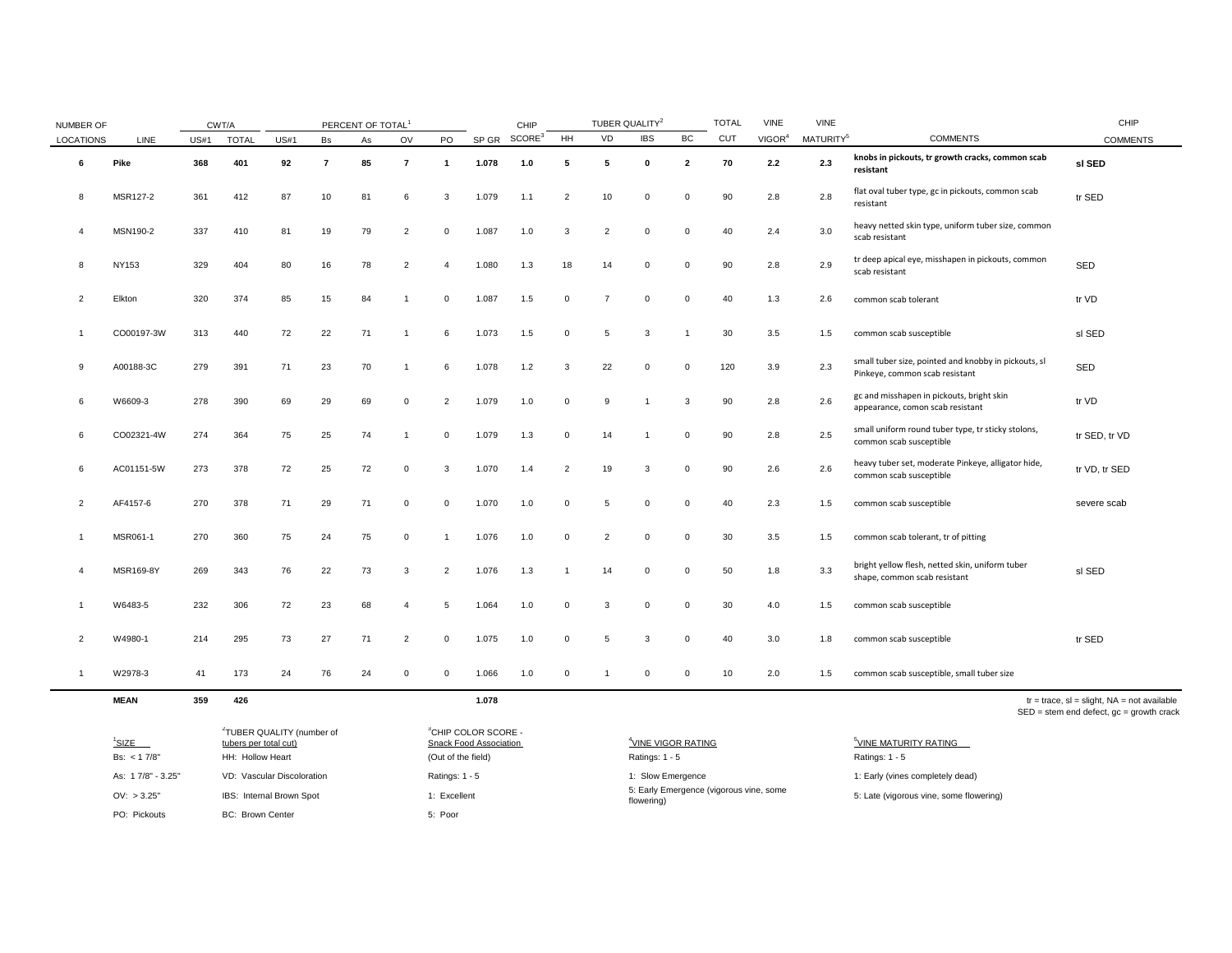## **Harvest 126 Days 8-Oct-13 2013 Processing Potato Variety Trial County Line Farms, Allegan County, MI**

**2753**

**DD, Base 40<sup>6</sup>**

CHIP TOTAL VINE VINE CHIP LINE  $\,$  US#1 TOTAL US#1 Bs As OV PO SP $\,$ GR  $^{SCORE^3}$ HH VD IBS BC CUT VIGOR<sup>4</sup> MATURITY<sup>5</sup> COMMENTS COMMENTS W5955-1 483 509 94 5 76 18 1 1.078 1.0 8 1 0 0 10 2.5 3.0 uniform round tuber type, netted skin tr HH MSS165-2Y <sup>471</sup> <sup>588</sup> <sup>80</sup> <sup>13</sup> <sup>80</sup> <sup>0</sup> <sup>7</sup> 1.083 1.5 <sup>0</sup> <sup>1</sup> <sup>0</sup> <sup>0</sup> <sup>10</sup> 2.5 2.5 large tuber set, misshapen and knobs in pickouts, medium vellow flesh SED pickouts, medium vellow flesh **FL1879 458 477 96 4 94 2 0 1.066 1.5 3 1 0 0 10 2.5 2.5 oval tuber type tr HH** NY153 414 456 90 9 85 5 1 1.080 1.0 4 0 0 0 10 2.5 2.5 smooth tuber skin, deep apical eye **Pike 412 431 95 4 84 11 1 1.079 1.0 1 0 0 0 10 1.5 1.5 0.5 common scab, tr gc, tr pear shape** MSM246-B 389 408 95 4 90 5 1 1.077 1.0 0 0 0 0 10 2.0 3.0 flat round tuber type MSL292-A 366 381 97 2 94 3 1 1.078 1.0 1 0 0 0 10 2.0 2.0 flat round tuber type, netted skin AC01151-5W 339 464 73 19 73 0 8 1.069 1.5 0 3 0 0 10 2.5 2.0 1.0 common scab, heavy tuber set, sl Pinkeye CO02321-4W 333 389 85 15 84 1 0 1.077 1.0 0 0 0 0 10 2.5 2.0 small uniform round tuber type NY148 - Rep 2 309 338 92 8 92 0 0 1.075 1.0 0 2 0 0 10 1.5 3.0 tr SED MSL007-B 296 327 91 8 89 2 1 1.066 1.0 0 0 0 0 10 2.0 3.0 uniform tuber size and type tr SED Lamoka 293 299 98 2 98 0 0 1.079 1.0 0 3 0 0 10 2.5 2.0 oval oblong tuber type A00188-3C 285 355 80 20 80 0 0 1.075 1.0 0 2 0 0 10 3.5 2.5 1.5 Pinkeye, small tuber size tr VD MSN190-2 284 324 88 12 88 0 0 1.073 1.0 2 0 0 0 10 2.5 2.5 uniform round tuber type **Snowden 282 295 96 4 90 6 0 1.078 1.0 3 1 0 0 10 2.5 3.0 uniform round tuber type** W6609-3 260 388 67 32 67 0 1 1.076 1.0 0 2 0 1 10 2.5 3.0 0.5 common scab, large tuber set, small size, gc, alligator hide MSR127-2 230 269 86 8 84 2 6 1.074 1.0 0 2 0 0 10 2.0 3.0 tr alligator hide NY148 126 165 77 18 77 0 5 1.074 1.0 2 0 1 0 10 2.0 2.5 plot damage by drive row TUBER QUALITY<sup>2</sup> PERCENT OF TOTAL<sup>1</sup> CWT/A

**MEAN 335 381 1.075**

 $tr = trace$ ,  $sl = slight$ ,  $NA = not available$ 

SED = stem end defect, gc = growth crack

| $1$ SIZE          | <sup>2</sup> TUBER QUALITY (number of<br>tubers per total cut) | <sup>3</sup> CHIP COLOR SCORE -<br>Snack Food Association Scale | <sup>4</sup> VINE VIGOR RATING                        |           | <sup>5</sup> VINE MATURITY RATING          |           | Planted:                         | 4-Jun-13  |
|-------------------|----------------------------------------------------------------|-----------------------------------------------------------------|-------------------------------------------------------|-----------|--------------------------------------------|-----------|----------------------------------|-----------|
| Bs: $< 17/8"$     | HH: Hollow Heart                                               | (Out of the field)                                              | Date Taken:                                           | 28-Jun-13 | Date Taken:                                | 28-Aug-13 | Vines Killed:                    | 10-Sep-13 |
| As: 17/8" - 3.25" | VD: Vascular Discoloration                                     | Ratings: $1 - 5$                                                | Ratings: $1 - 5$                                      |           | Ratings: $1 - 5$                           |           | Days from Planting to Vine Kill: | 98        |
| OV: > 3.25"       | IBS: Internal Brown Spot                                       | 1: Excellent                                                    | 1: Slow Emergence                                     |           | 1: Early (vines completely dead)           |           | Seed Spacing:                    | 10"       |
| PO: Pickouts      | <b>BC: Brown Center</b>                                        | 5: Poor                                                         | 5: Early Emergence (vigorous<br>vine, some flowering) |           | 5: Late (vigorous vine, some<br>flowering) |           | No Fumigation                    |           |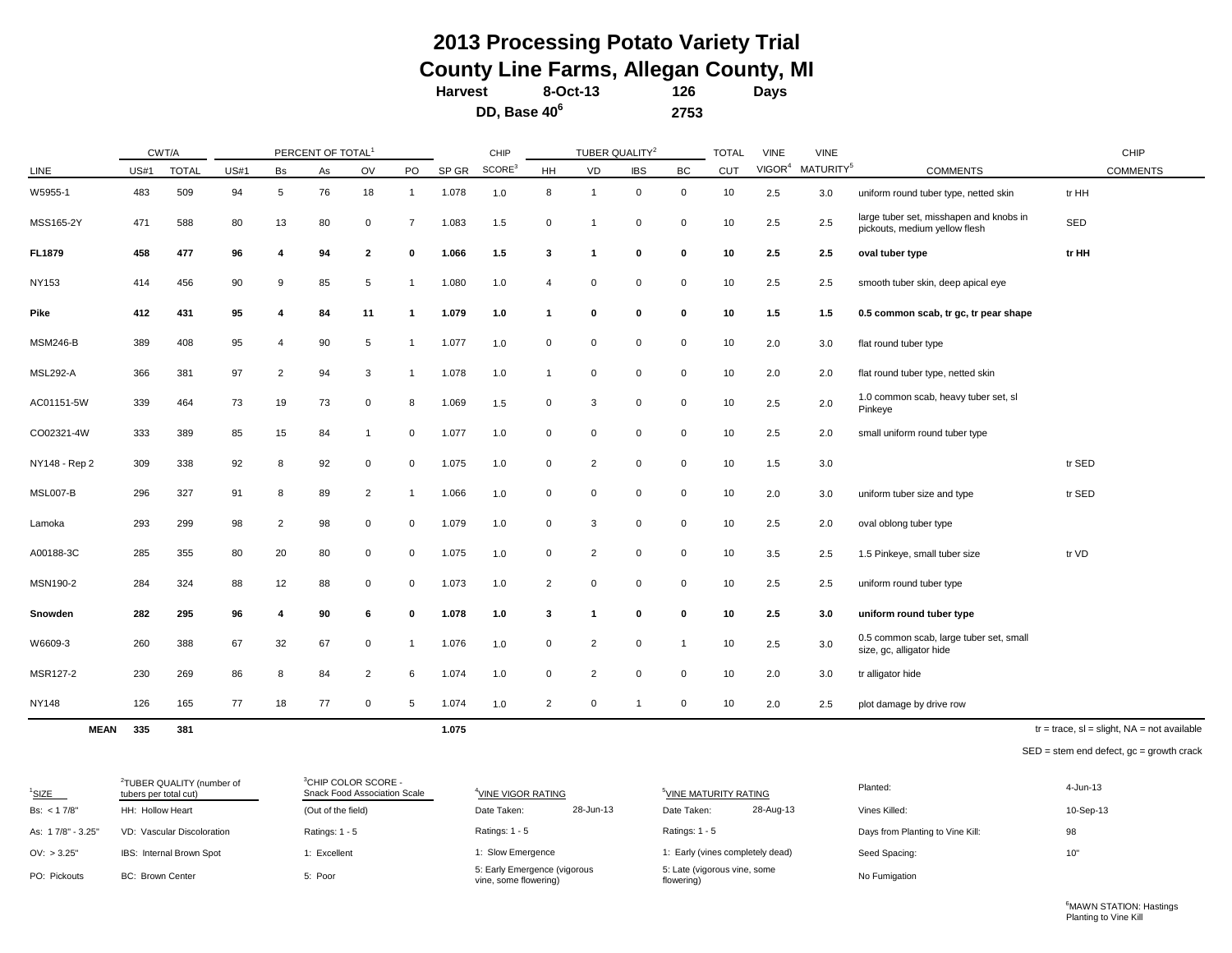**2013 "Select" Processing Potato Variety Trial**

**Crooks Farms, Polk Rd., Gratiot County, MI**<br>Harvest 22-Aug-13 110 Days

**Harvest 110 Days 22-Aug-13 DD, Base 40<sup>6</sup> <sup>2800</sup>**

|                   |             | CWT/A                   |                                       |             |    | PERCENT OF TOTAL <sup>1</sup>                                   |                |              |       | CHIP                                                  |              |                | TUBER QUALITY <sup>2</sup> |                                            | <b>TOTAL</b>                      | <b>VINE</b>        | <b>VINE</b>           |                                                        | CHIP                                               |
|-------------------|-------------|-------------------------|---------------------------------------|-------------|----|-----------------------------------------------------------------|----------------|--------------|-------|-------------------------------------------------------|--------------|----------------|----------------------------|--------------------------------------------|-----------------------------------|--------------------|-----------------------|--------------------------------------------------------|----------------------------------------------------|
| LINE              |             | <b>US#1</b>             | <b>TOTAL</b>                          | <b>US#1</b> | Bs | As                                                              | OV             | PO           | SP GR | SCORE <sup>3</sup>                                    | HH           | VD             | <b>IBS</b>                 | BC                                         | <b>CUT</b>                        | VIGOR <sup>4</sup> | MATURITY <sup>5</sup> | <b>COMMENTS</b>                                        | <b>COMMENTS</b>                                    |
| <b>BNC182-5</b>   |             | 413                     | 502                                   | 82          | 15 | 74                                                              | 8              | 3            | 1.087 | 1.0                                                   | $\mathbf 0$  | $\overline{1}$ | $\mathbf 0$                | $\mathbf 0$                                | 10                                | 1.5                | 2.5                   | 3.0 common scab, nice size profile                     |                                                    |
| <b>Atlantic</b>   |             | 393                     | 448                                   | 88          | 11 | 85                                                              | 3              |              | 1.098 | 1.0                                                   | $\mathbf{0}$ | -1             | $\mathbf{0}$               | $\Omega$                                   | 10                                | 3.0                | 1.5                   | 3.0 common scab, one rotten tuber                      |                                                    |
| <b>NY148</b>      |             | 331                     | 427                                   | 79          | 21 | 72                                                              | $\overline{7}$ | $\mathbf{0}$ | 1.086 | 1.0                                                   | $\Omega$     | $\mathbf 0$    | $\Omega$                   | $\Omega$                                   | 10                                | 1.5                | 3.0                   | 2.0 common scab slight incedence, nice<br>size profile | nice chip quality                                  |
| AF0338-17         |             | 318                     | 360                                   | 88          | 12 | 73                                                              | 15             | $\mathbf{0}$ | 1.073 | 1.0                                                   | $\mathbf 0$  | $\mathbf 0$    | $\Omega$                   | $\mathbf 0$                                | 10                                | 1.0                | 1.5                   | 4.0 common scab                                        | severe scab                                        |
| Elkton            |             | 316                     | 372                                   | 85          | 15 | 83                                                              | $\overline{2}$ | $\Omega$     | 1.096 | 1.0                                                   | $\mathbf 0$  | -1             | $\Omega$                   | $\Omega$                                   | 10                                | 1.0                | 2.5                   | 1.5 common scab                                        | nice chip quality                                  |
| AF4157-6          |             | 216                     | 341                                   | 63          | 37 | 63                                                              | 0              | $\mathbf{0}$ | 1.067 | 1.0                                                   | $\mathbf 0$  | $\overline{2}$ | $\mathbf 0$                | $\mathbf{0}$                               | 10                                | 1.5                | 1.0                   | 4.0 common scab, small size profile                    | severe scab                                        |
| W4980-1           |             | 198                     | 297                                   | 67          | 33 | 67                                                              | 0              | $\mathbf{0}$ | 1.074 | 1.0                                                   | $\Omega$     | $\overline{2}$ | 3                          | $\Omega$                                   | 10                                | 2.5                | 2.0                   | 2.5 common scab                                        | 1 tuber with heat necrosis                         |
| W2978-3           |             | 41                      | 173                                   | 24          | 76 | 24                                                              | $\Omega$       | $\Omega$     | 1.066 | 1.0                                                   | $\Omega$     | -1             | $\Omega$                   | $\Omega$                                   | 10                                | 2.0                | 1.5                   | 2.5 common scab, 3 tubers with heat<br>necrosis        | small tuber size                                   |
|                   | <b>MEAN</b> | 278                     | 365                                   |             |    |                                                                 |                |              | 1.081 |                                                       |              |                |                            |                                            |                                   |                    |                       |                                                        | $tr = trace$ , sl = slight, $N/A$ = not applicable |
|                   |             |                         |                                       |             |    |                                                                 |                |              |       |                                                       |              |                |                            |                                            |                                   |                    |                       |                                                        | $SED = stem$ end defect, $gc = growth$ crack       |
| $1$ SIZE          |             | tubers per total cut)   | <sup>2</sup> TUBER QUALITY (number of |             |    | <sup>3</sup> CHIP COLOR SCORE -<br>Snack Food Association Scale |                |              |       | <sup>4</sup> VINE VIGOR RATING                        |              |                |                            |                                            | <sup>5</sup> VINE MATURITY RATING |                    |                       | Planted:                                               | 4-May-13                                           |
| Bs: $< 17/8$ "    |             | HH: Hollow Heart        |                                       |             |    | (Out of the field)                                              |                |              |       | Date Taken:                                           |              | 30-May-13      |                            | Date Taken:                                |                                   | 22-Aug-13          |                       | Vines Killed:                                          | 22-Aug-13                                          |
| As: 17/8" - 3.25" |             |                         | VD: Vascular Discoloration            |             |    | Ratings: 1 - 5                                                  |                |              |       | Ratings: 1 - 5                                        |              |                |                            | Ratings: 1 - 5                             |                                   |                    |                       | Days from Planting to Vine Kill:                       | 110                                                |
| OV: > 3.25"       |             |                         | IBS: Internal Brown Spot              |             |    | 1: Excellent                                                    |                |              |       | 1: Slow Emergence                                     |              |                |                            |                                            | 1: Early (vines completely dead)  |                    |                       | Seed Spacing:                                          | $10"$                                              |
| PO: Pickouts      |             | <b>BC: Brown Center</b> |                                       |             |    | 5: Poor                                                         |                |              |       | 5: Early Emergence (vigorous<br>vine, some flowering) |              |                |                            | 5: Late (vigorous vine,<br>some flowering) |                                   |                    |                       | No Fumigation                                          |                                                    |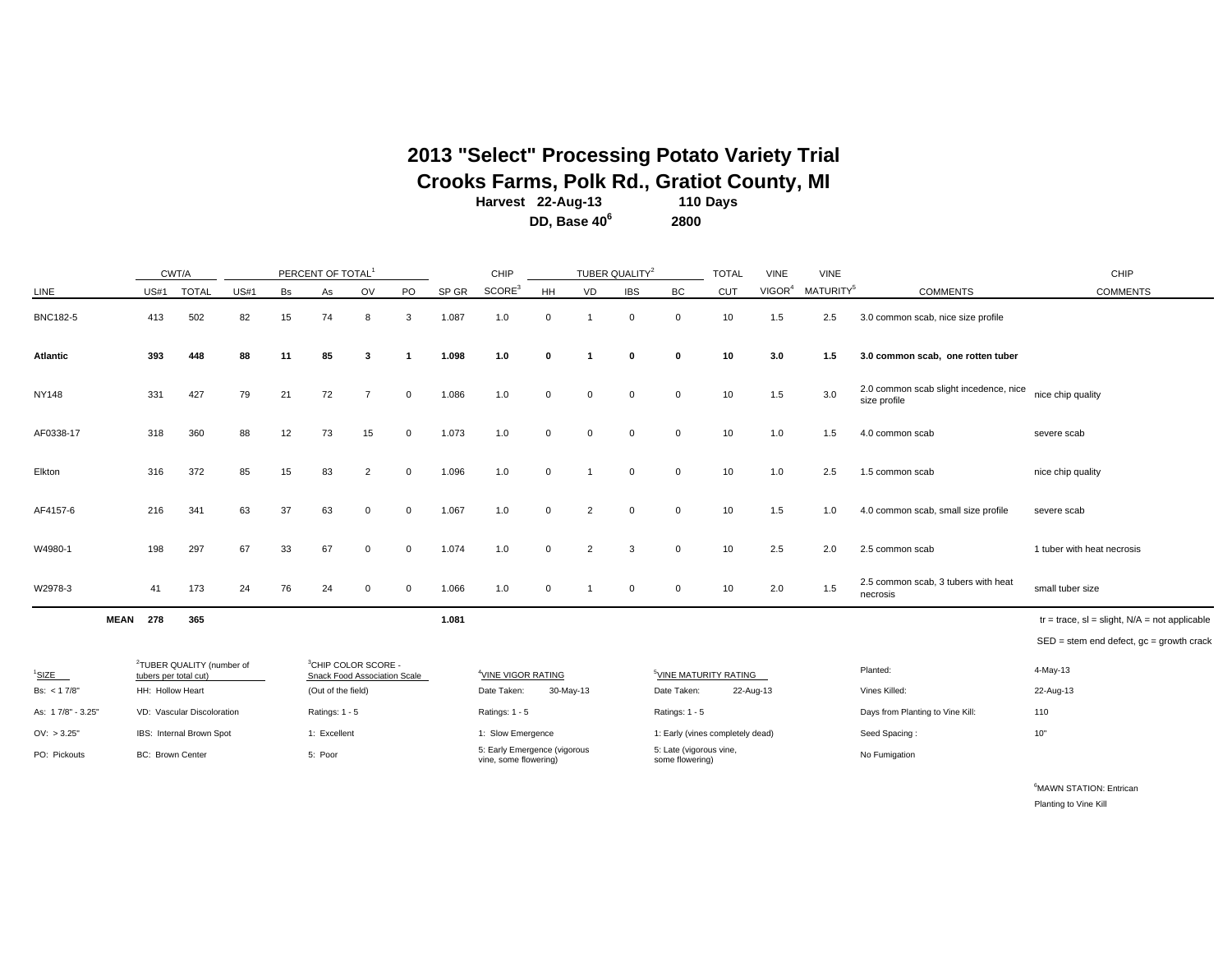## **Harvest 126 Days 12-Sep-13 2013 "Select" Processing Potato Variety Trial Crooks Farms, Nevins Rd., Montcalm County, MI**<br>Harvest 12-Sep-13 126 Days

**DD, Base 40<sup>6</sup> 2691**

|                   |                         | CWT/A                                 |      |    | PERCENT OF TOTAL <sup>1</sup>                                   |                |                |       | CHIP                                                  |             |             | TUBER QUALITY <sup>2</sup> |                                            | <b>TOTAL</b> | <b>VINE</b>        | <b>VINE</b>           |                                                  | CHIP                                               |
|-------------------|-------------------------|---------------------------------------|------|----|-----------------------------------------------------------------|----------------|----------------|-------|-------------------------------------------------------|-------------|-------------|----------------------------|--------------------------------------------|--------------|--------------------|-----------------------|--------------------------------------------------|----------------------------------------------------|
| LINE              | <b>US#1</b>             | <b>TOTAL</b>                          | US#1 | Bs | As                                                              | OV             | PO             | SP GR | SCORE <sup>3</sup>                                    | <b>HH</b>   | VD          | <b>IBS</b>                 | <b>BC</b>                                  | CUT          | VIGOR <sup>4</sup> | MATURITY <sup>5</sup> | <b>COMMENTS</b>                                  | <b>COMMENTS</b>                                    |
| <b>MSL292-A</b>   | 479                     | 509                                   | 94   | 6  | 89                                                              | 5              | $\Omega$       | 1.082 | 1.0                                                   | $\mathbf 0$ | $\Omega$    | $\mathbf 0$                | $\mathbf 0$                                | 10           | 2.0                | 1.5                   | 0.0 common scab, flat apical to stem end         |                                                    |
| <b>NY148</b>      | 457                     | 529                                   | 86   | 14 | 86                                                              | $\Omega$       | $\Omega$       | 1.088 | 1.0                                                   | $\mathbf 0$ |             | $\mathbf 0$                | $\mathbf 0$                                | 10           | 2.5                | 1.5                   | 0.0 common scab                                  |                                                    |
| Lamoka            | 429                     | 481                                   | 89   | 7  | 70                                                              | 19             | $\overline{4}$ | 1.082 | 1.0                                                   | 2           | 3           | 0                          | $\mathbf 0$                                | 10           | 2.5                | 1.5                   | 0.0 common scab, knobs and points in<br>pickouts |                                                    |
| Pike              | 337                     | 388                                   | 87   | 13 | 87                                                              | $\mathbf{0}$   | $\mathbf{0}$   | 1.087 | 1.0                                                   | 0           | $\mathbf 0$ | $\mathbf 0$                | $\mathbf 0$                                | 10           | 3.5                | 1.0                   | 0.0 common scab                                  |                                                    |
| W5955-1           | 331                     | 399                                   | 83   | 14 | 81                                                              | 2              | 3              | 1.081 | 1.0                                                   | 0           |             | 0                          | $\mathbf 0$                                | 10           | 3.0                | 1.0                   | 0.0 common scab, points in pickouts              |                                                    |
| A00188-3C         | 306                     | 373                                   | 82   | 18 | 82                                                              | $\mathbf{0}$   | $\Omega$       | 1.085 | 1.5                                                   | $\mathbf 0$ |             | 0                          | $\mathbf 0$                                | 10           | 4.0                | 1.0                   | 0.5 common scab, small tuber size<br>profile     | sl SED                                             |
| MSR127-2          | 278                     | 336                                   | 83   | 15 | 79                                                              | $\overline{4}$ | 2              | 1.079 | 1.0                                                   | $\mathbf 0$ |             | $\mathbf 0$                | $\mathbf 0$                                | 10           | 2.5                | 1.5                   | 0.0 common scab, gc in pickouts, oval<br>shape   |                                                    |
| <b>NY153</b>      | 254                     | 344                                   | 74   | 23 | 74                                                              | $\Omega$       | 3              | 1.087 | 1.0                                                   |             |             | 0                          | 0                                          | 10           | 2.5                | 1.0                   | 0.0 common scab, not uniform tuber type          |                                                    |
| <b>MEAN</b>       | 359                     | 420                                   |      |    |                                                                 |                |                | 1.084 |                                                       |             |             |                            |                                            |              |                    |                       |                                                  | $tr = trace$ , sl = slight, $N/A$ = not applicable |
|                   |                         |                                       |      |    |                                                                 |                |                |       |                                                       |             |             |                            |                                            |              |                    |                       |                                                  | $SED = stem$ end defect, $gc = growth$ crack       |
| <sup>1</sup> SIZE | tubers per total cut)   | <sup>2</sup> TUBER QUALITY (number of |      |    | <sup>3</sup> CHIP COLOR SCORE -<br>Snack Food Association Scale |                |                |       | <sup>4</sup> VINE VIGOR RATING                        |             |             |                            | <sup>5</sup> VINE MATURITY RATING          |              |                    |                       | Planted:                                         | 9-May-13                                           |
| Bs: < 1 7/8"      | HH: Hollow Heart        |                                       |      |    | (Out of the field)                                              |                |                |       | Date Taken:                                           |             | 11-Jun-13   |                            | Date Taken: 27-Aug-13                      |              |                    |                       | Vines Killed:                                    | 22-Aug-13                                          |
| As: 17/8" - 3.25" |                         | VD: Vascular Discoloration            |      |    | Ratings: 1 - 5                                                  |                |                |       | Ratings: 1 - 5                                        |             |             |                            | Ratings: 1 - 5                             |              |                    |                       | Days from Planting to Vine Kill:                 | 105                                                |
| OV: > 3.25"       |                         | IBS: Internal Brown Spot              |      |    | 1: Excellent                                                    |                |                |       | 1: Slow Emergence                                     |             |             |                            | 1: Early (vines completely dead)           |              |                    |                       | Seed Spacing:                                    | $10"$                                              |
| PO: Pickouts      | <b>BC: Brown Center</b> |                                       |      |    | 5: Poor                                                         |                |                |       | 5: Early Emergence (vigorous vine,<br>some flowering) |             |             |                            | 5: Late (vigorous vine,<br>some flowering) |              |                    |                       | No Fumigation                                    |                                                    |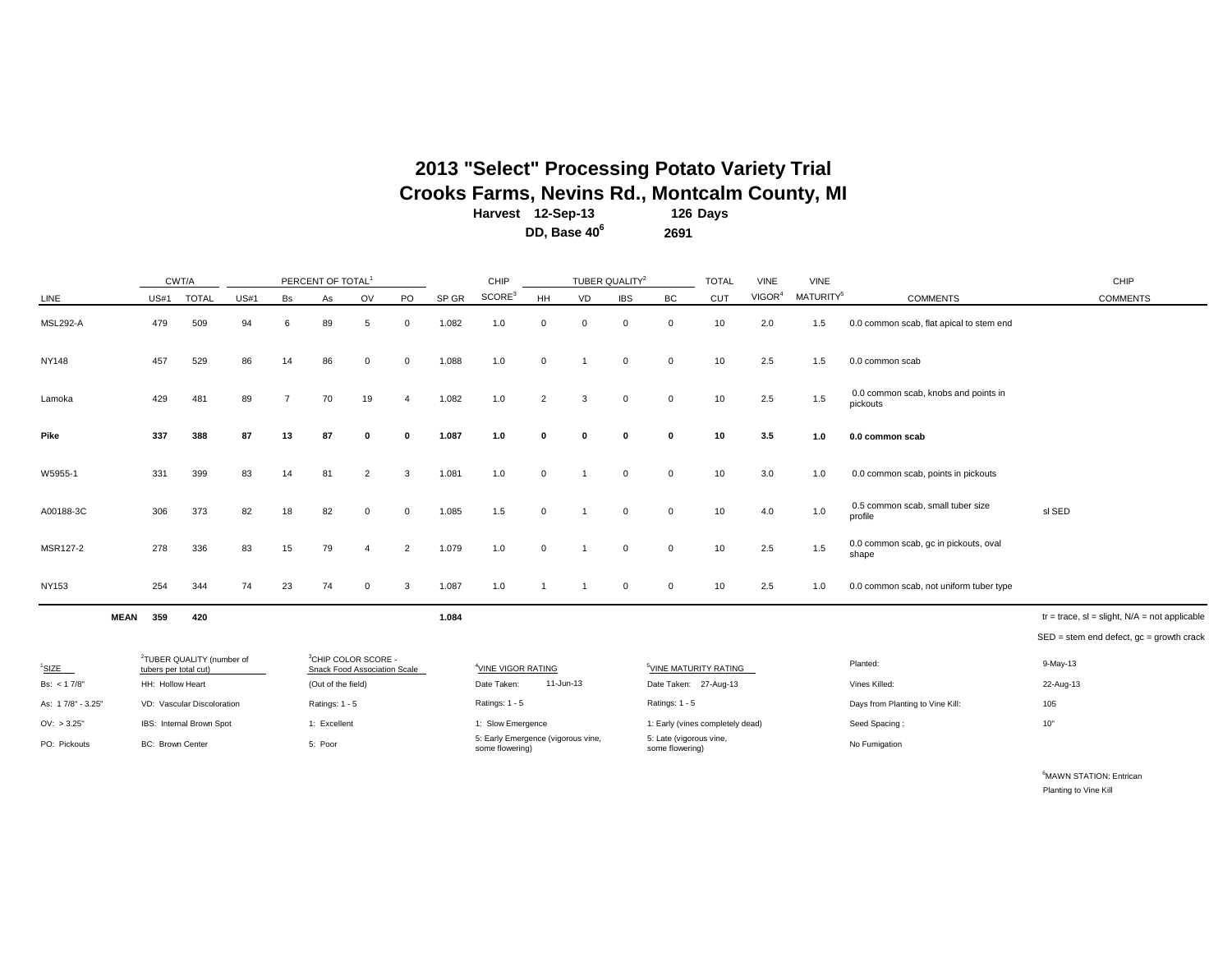### **Harvest 120 Days 17-Sep-13 2013 "Select" Processing Potato Variety Trial Crooks Farms, Musson Rd., Montcalm County, MI**

**DD, Base 40<sup>6</sup> 2033**

|                   |                         | CWT/A                                 |             |              | PERCENT OF TOTAL <sup>1</sup>                                   |             |                |       | CHIP                                                  |                |                | TUBER QUALITY <sup>2</sup> |                                            | <b>TOTAL</b> | <b>VINE</b>        | <b>VINE</b>           |                                        | CHIP                                                  |
|-------------------|-------------------------|---------------------------------------|-------------|--------------|-----------------------------------------------------------------|-------------|----------------|-------|-------------------------------------------------------|----------------|----------------|----------------------------|--------------------------------------------|--------------|--------------------|-----------------------|----------------------------------------|-------------------------------------------------------|
| LINE              | <b>US#1</b>             | <b>TOTAL</b>                          | <b>US#1</b> | Bs           | As                                                              | OV          | PO             | SP GR | SCORE <sup>3</sup>                                    | HH             | VD             | <b>IBS</b>                 | BC                                         | CUT          | VIGOR <sup>4</sup> | MATURITY <sup>5</sup> | <b>COMMENTS</b>                        | <b>COMMENTS</b>                                       |
| <b>NY148</b>      | 505                     | 535                                   | 95          | 5            | 90                                                              | 5           | $\mathbf 0$    | 1.082 | 1.0                                                   | $\mathbf 0$    | $\overline{2}$ | $\mathbf 0$                | $\mathbf 0$                                | 10           | 2.5                | 3.0                   | 2.5 common scab                        |                                                       |
| <b>MSL292-A</b>   | 464                     | 477                                   | 97          | 3            | 97                                                              | $\mathbf 0$ | $\mathbf{0}$   | 1.069 | 1.0                                                   | $\mathbf 0$    | $\overline{2}$ | $\mathbf 0$                | $\mathbf 0$                                | 10           | 2.5                | 3.0                   | 4.0 common scab                        |                                                       |
| A00188-3C         | 423                     | 495                                   | 85          | 13           | 85                                                              | 0           | $\overline{2}$ | 1.081 | 1.0                                                   |                | $\overline{2}$ | $\mathbf 0$                | $\mathbf 0$                                | 10           | 3.5                | 3.0                   | 1.5 common scab                        |                                                       |
| MSR127-2          | 410                     | 435                                   | 94          | 6            | 94                                                              | $\mathbf 0$ | $\mathbf{0}$   | 1.082 | 1.0                                                   | $\mathbf 0$    | -1             | $\mathbf 0$                | $\mathbf{0}$                               | 10           | 3.0                | 2.5                   | 2.0 common scab                        |                                                       |
| W5955-1           | 389                     | 422                                   | 92          | 3            | 69                                                              | 23          | 5              | 1.085 | 1.0                                                   | $\overline{4}$ | $\overline{4}$ | $\mathbf{0}$               | $\mathbf{0}$                               | 10           | 2.5                | 2.5                   | 1.5 common scab, misshapen in pickouts |                                                       |
| Lamoka            | 388                     | 401                                   | 97          | $\mathbf{0}$ | 78                                                              | 19          | 3              | 1.078 | 1.0                                                   |                | 2              | $\mathbf 0$                | $\mathbf{0}$                               | 10           | 2.0                | 3.5                   | 1.5 common scab                        |                                                       |
| <b>NY153</b>      | 328                     | 396                                   | 83          | 16           | 83                                                              | $\mathbf 0$ | $\overline{1}$ | 1.078 | 1.0                                                   | $\mathbf 0$    | 2              | $\mathbf 0$                | $\mathbf{0}$                               | 10           | 3.0                | 3.5                   | 2.5 common scab                        |                                                       |
| Pike              | 306                     | 331                                   | 92          | 7            | 83                                                              | 9           | $\mathbf{1}$   | 1.075 | 1.0                                                   | 1              |                | $\mathbf{0}$               | $\mathbf{0}$                               | 10           | 2.5                | 2.0                   | 2.0 common scab                        |                                                       |
| <b>MEAN</b>       | 402                     | 436                                   |             |              |                                                                 |             |                | 1.079 |                                                       |                |                |                            |                                            |              |                    |                       |                                        | $tr = trace$ , $sl = slight$ , $N/A = not applicable$ |
|                   |                         |                                       |             |              |                                                                 |             |                |       |                                                       |                |                |                            |                                            |              |                    |                       |                                        | $SED = stem$ end defect, $gc = growth$ crack          |
| <sup>1</sup> SIZE | tubers per total cut)   | <sup>2</sup> TUBER QUALITY (number of |             |              | <sup>3</sup> CHIP COLOR SCORE -<br>Snack Food Association Scale |             |                |       | <sup>4</sup> VINE VIGOR RATING                        |                |                |                            | <sup>5</sup> VINE MATURITY RATING          |              |                    |                       | Planted:                               | 20-May-13                                             |
| Bs: < 17/8        | HH: Hollow Heart        |                                       |             |              | (Out of the field)                                              |             |                |       | Date Taken:                                           |                | 18-Jun-13      |                            | Date Taken: 27-Aug-13                      |              |                    |                       | Vines Killed:                          | 3-Aug-13                                              |
| As: 17/8" - 3.25" |                         | VD: Vascular Discoloration            |             |              | Ratings: 1 - 5                                                  |             |                |       | Ratings: 1 - 5                                        |                |                |                            | Ratings: 1 - 5                             |              |                    |                       | Days from Planting to Vine Kill:       | 75                                                    |
| OV: > 3.25"       |                         | IBS: Internal Brown Spot              |             |              | 1: Excellent                                                    |             |                |       | 1: Slow Emergence                                     |                |                |                            | 1: Early (vines completely dead)           |              |                    |                       | Seed Spacing:                          | $10"$                                                 |
| PO: Pickouts      | <b>BC: Brown Center</b> |                                       |             |              | 5: Poor                                                         |             |                |       | 5: Early Emergence (vigorous vine,<br>some flowering) |                |                |                            | 5: Late (vigorous vine,<br>some flowering) |              |                    |                       | No Fumigation                          |                                                       |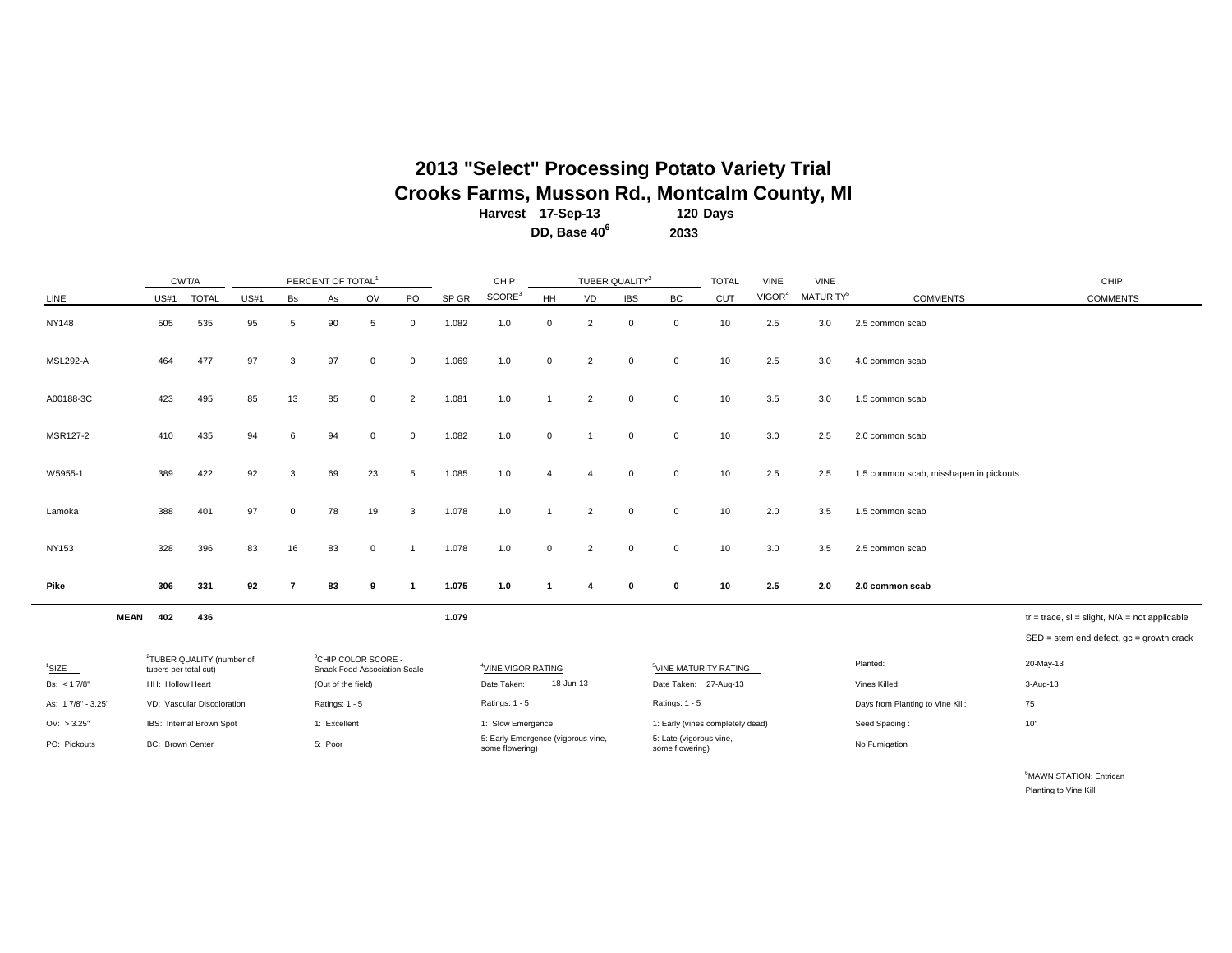## **Harvest 122 Days 4-Oct-13 2013 "Select" Processing Potato Variety Trial Crooks Farms, Deaner Rd., Montcalm County, MI**

**DD, Base 40<sup>6</sup> 2894**

|                                   |                                           | CWT/A                                 |             |                       | PERCENT OF TOTAL <sup>1</sup>                      |             |              |       | CHIP                                                  |                | TUBER QUALITY <sup>2</sup> |             |                                                            | <b>TOTAL</b> | <b>VINE</b>        | <b>VINE</b>           |                                                          | CHIP                                           |
|-----------------------------------|-------------------------------------------|---------------------------------------|-------------|-----------------------|----------------------------------------------------|-------------|--------------|-------|-------------------------------------------------------|----------------|----------------------------|-------------|------------------------------------------------------------|--------------|--------------------|-----------------------|----------------------------------------------------------|------------------------------------------------|
| LINE                              | <b>US#1</b>                               | <b>TOTAL</b>                          | <b>US#1</b> | Bs                    | As                                                 | OV          | PO           | SP GR | SCORE <sup>3</sup>                                    | HH             | VD                         | <b>IBS</b>  | <b>BC</b>                                                  | <b>CUT</b>   | VIGOR <sup>4</sup> | MATURITY <sup>5</sup> | <b>COMMENTS</b>                                          | <b>COMMENTS</b>                                |
| <b>MSL292-A</b>                   | 495                                       | 516                                   | 96          | $\boldsymbol{\Delta}$ | 79                                                 | 17          | $\mathbf{0}$ | 1.074 | 1.5                                                   |                | $\overline{2}$             |             | $\mathbf 0$                                                | 10           | 4.0                | 4.0                   | 0.0 common scab, flat round tuber type                   |                                                |
| FL1833                            | 479                                       | 501                                   | 96          | $\boldsymbol{\Delta}$ | 84                                                 | 12          | $\mathbf 0$  | 1.076 | 1.5                                                   | $\mathbf 0$    | 3                          | $\mathbf 0$ | $\mathbf 0$                                                | 10           | 4.0                | 3.5                   | 2.5 common scab, large tuber type, light<br>yellow flesh |                                                |
| <b>NY148</b>                      | 452                                       | 479                                   | 94          | 6                     | 89                                                 | 5           | $\mathbf 0$  | 1.079 | 1.0                                                   | $\Omega$       | $\mathbf 0$                | $\mathbf 0$ | $\mathbf 0$                                                | 10           | 3.5                | 4.5                   | 0.0 common scab, flattened round tuber                   |                                                |
| MSR127-2                          | 451                                       | 492                                   | 92          | 8                     | 78                                                 | 14          | $\mathbf 0$  | 1.082 | 1.0                                                   |                | $\Omega$                   | $\mathbf 0$ | $\mathbf 0$                                                | 10           | 4.5                | 4.5                   | 0.0 common scab, flat oval tuber type                    |                                                |
| W5955-1                           | 439                                       | 482                                   | 91          | 9                     | 85                                                 | 6           | 0            | 1.079 | 1.0                                                   | $\mathbf 0$    | 5                          | $\mathbf 0$ | $\mathbf 0$                                                | 10           | 4.0                | 4.0                   | 0.0 common scab, uniform tuber type                      |                                                |
| Lamoka                            | 402                                       | 409                                   | 98          | $\overline{2}$        | 51                                                 | 47          | $\mathbf 0$  | 1.077 | 1.5                                                   | $\mathbf 0$    | 3                          | $\mathbf 0$ | -1                                                         | 10           | 3.5                | 4.0                   | 0.0 common scab, pear shape tuber                        |                                                |
| <b>NY153</b>                      | 337                                       | 394                                   | 85          | 15                    | 84                                                 | -1          | $\mathbf 0$  | 1.081 | 1.5                                                   | $\overline{2}$ | $\overline{2}$             | $\mathbf 0$ | $\mathbf 0$                                                | 10           | 4.0                | 3.5                   | 0.0 common scab, tr deep apical eye                      |                                                |
| A00188-3C                         | 296                                       | 394                                   | 75          | 25                    | 75                                                 | $\mathbf 0$ | $\mathbf 0$  | 1.078 | 1.5                                                   | $\mathbf 0$    |                            | $\mathbf 0$ | $\mathbf 0$                                                | 10           | 4.5                | 3.5                   | 0.0 common scab, small tuber size                        |                                                |
| <b>MEAN</b>                       | 419                                       | 459                                   |             |                       |                                                    |             |              | 1.078 |                                                       |                |                            |             |                                                            |              |                    |                       |                                                          | $tr = trace$ , sl = slight, NA = not available |
|                                   |                                           |                                       |             |                       |                                                    |             |              |       |                                                       |                |                            |             |                                                            |              |                    |                       |                                                          | $SED = stem$ end defect, $gc = growth$ crack   |
|                                   |                                           | <sup>2</sup> TUBER QUALITY (number of |             |                       | <sup>3</sup> CHIP COLOR SCORE -                    |             |              |       |                                                       |                |                            |             |                                                            |              |                    |                       | Planted:                                                 | 4-Jun-13                                       |
| <sup>1</sup> SIZE<br>Bs: < 1 7/8" | tubers per total cut)<br>HH: Hollow Heart |                                       |             |                       | Snack Food Association Scale<br>(Out of the field) |             |              |       | <sup>4</sup> VINE VIGOR RATING<br>Date Taken:         | 8-Jul-13       |                            |             | <sup>5</sup> VINE MATURITY RATING<br>Date Taken: 28-Aug-13 |              |                    |                       | Vines Killed:                                            | 18-Sep-13                                      |
|                                   |                                           |                                       |             |                       |                                                    |             |              |       |                                                       |                |                            |             |                                                            |              |                    |                       |                                                          |                                                |
| As: 17/8" - 3.25"                 |                                           | VD: Vascular Discoloration            |             |                       | Ratings: 1 - 5                                     |             |              |       | Ratings: 1 - 5                                        |                |                            |             | Ratings: 1 - 5                                             |              |                    |                       | Days from Planting to Vine Kill:                         | 106                                            |
| OV: > 3.25"                       |                                           | IBS: Internal Brown Spot              |             |                       | 1: Excellent                                       |             |              |       | 1: Slow Emergence                                     |                |                            |             | 1: Early (vines completely dead)                           |              |                    |                       | Seed Spacing:                                            | 10"                                            |
| PO: Pickouts                      | <b>BC: Brown Center</b>                   |                                       |             |                       | 5: Poor                                            |             |              |       | 5: Early Emergence (vigorous vine,<br>some flowering) |                |                            |             | 5: Late (vigorous vine,<br>some flowering)                 |              |                    |                       | No Fumigation                                            |                                                |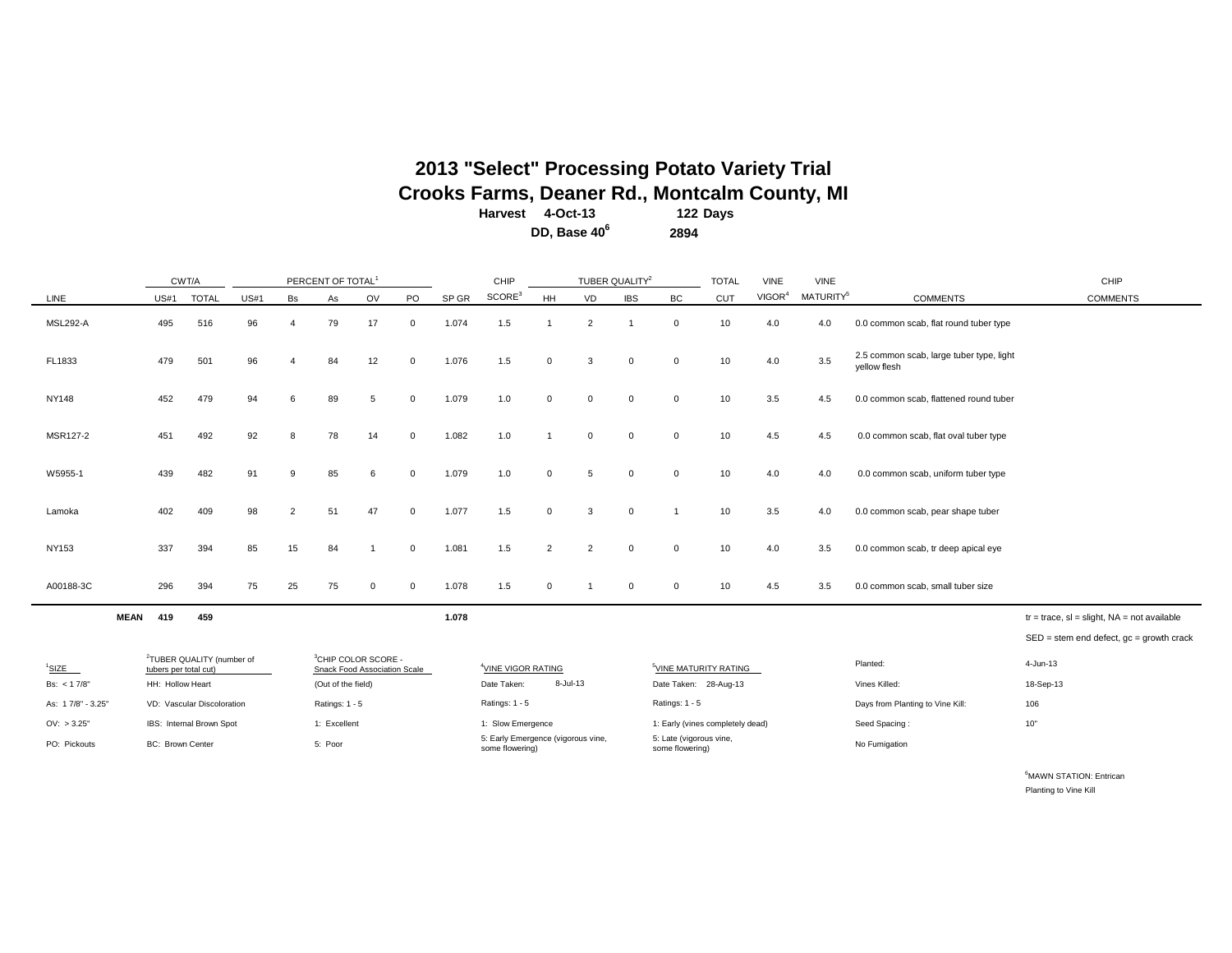## **2013 Processing Potato Variety Trial Lennard Ag., St. Joseph County, MI**

**Harvest Days 23-Sep-13 139**

**DD, Base 40<sup>6</sup>**

**3321**

|                 | CWT/A       |              |             |                | PERCENT OF TOTAL |                |                |       | CHIP               |                | TUBER QUALITY <sup>2</sup> |             |              | <b>TOTAL</b> | <b>VINE</b>        | <b>VINE</b>           |                                                                         | CHIP             |
|-----------------|-------------|--------------|-------------|----------------|------------------|----------------|----------------|-------|--------------------|----------------|----------------------------|-------------|--------------|--------------|--------------------|-----------------------|-------------------------------------------------------------------------|------------------|
| LINE            | <b>US#1</b> | <b>TOTAL</b> | <b>US#1</b> | Bs             | As               | OV             | PO             | SP GR | SCORE <sup>3</sup> | <b>HH</b>      | VD                         | <b>IBS</b>  | BC           | CUT          | VIGOR <sup>4</sup> | MATURITY <sup>5</sup> | <b>COMMENTS</b>                                                         | <b>COMMENTS</b>  |
| FL1879          | 887         | 920          | 97          | 1              | 48               | 49             | $\overline{2}$ | 1.082 | 1.5                | 4              | $\overline{2}$             | 0           | $\mathbf 0$  | 10           | 3.0                | 2.5                   | 3.0 common scab                                                         |                  |
| <b>MSL292-A</b> | 704         | 719          | 98          | $\overline{2}$ | 47               | 51             | $\mathbf 0$    | 1.082 | 1.0                | $\overline{2}$ | 3                          | $\mathbf 0$ | 0            | 10           | 2.0                | 3.0                   | 2.5 common scab, tr sheep nose, flat apical to<br>stem end              |                  |
| MSS165-2Y       | 683         | 751          | 91          | $\overline{a}$ | 81               | 10             | 5              | 1.085 | 1.5                | 3              | $\overline{4}$             | $\mathbf 0$ | $\mathbf 0$  | 10           | 2.0                | 3.0                   | 0.0 common scab, knobs and gc in pickouts                               |                  |
| W5955-1         | 633         | 665          | 95          | 4              | 49               | 46             |                | 1.076 | 1.0                | $\overline{2}$ | $\overline{2}$             |             | 2            | 10           | 3.5                | 2.5                   | 0.5 common scab                                                         |                  |
| <b>MSM246-B</b> | 575         | 620          | 93          | 5              | 83               | 10             | 2              | 1.088 | 1.0                | $\mathbf 0$    |                            | $\mathbf 0$ | $\mathbf 0$  | 10           | 2.0                | 3.0                   | 2.5 common scab                                                         |                  |
| Snowden         | 575         | 618          | 93          | 5              | 67               | 26             | $\overline{2}$ | 1.087 | 1.0                | -1             | $\mathbf 0$                | 0           | 1            | 10           | 3.0                | 3.0                   | 2.5 common scab                                                         |                  |
| Lamoka          | 530         | 554          | 95          | 4              | 75               | 20             |                | 1.078 | 1.5                | 0              | $\overline{2}$             | 0           | 0            | 10           | 3.0                | 2.5                   | 0.0 common scab, oval tuber shape, points in<br>some tubers             |                  |
| MSL007-B        | 483         | 553          | 87          | 10             | 80               | $\overline{7}$ | 3              | 1.073 | 1.0                | 3              | $\overline{2}$             | 0           | 0            | 10           | 2.0                | 2.5                   | heavy netted skin                                                       | sl SED           |
| MSR127-2        | 464         | 548          | 85          | 8              | 58               | 27             | $\overline{7}$ | 1.080 | 1.0                | $\mathbf 0$    | 3                          | 0           | $\mathbf{0}$ | 10           | 3.0                | 2.5                   | gc in pickouts                                                          | tr SED           |
| W6609-3         | 457         | 544          | 84          | 13             | 83               | -1             | 3              | 1.083 | 1.0                | $\mathbf 0$    |                            | 0           |              | 10           | 3.0                | 3.0                   | 0.0 common scab,gc in pickouts                                          | tr VD            |
| Pike            | 423         | 476          | 89          | 10             | 86               | 3              |                | 1.076 | 1.0                | $\mathbf 0$    | $\mathbf{0}$               | 0           | 0            | 10           | 3.0                | 2.0                   | 0.0 common scab                                                         | sl SED           |
| <b>NY148</b>    | 422         | 486          | 86          | 14             | 79               | $\overline{7}$ | $\mathbf 0$    | 1.085 | 1.5                | $\mathbf 0$    | 3                          | 0           | $\Omega$     | 10           | 2.0                | 3.0                   | netted skin                                                             | tr SED           |
| <b>NY153</b>    | 408         | 497          | 83          | 9              | 77               | 6              | 8              | 1.079 | 1.0                | 4              | $\overline{2}$             | $\mathbf 0$ | $\mathbf 0$  | 10           | 2.5                | 2.5                   | 0.0 common scab, misshapen in pickouts                                  |                  |
| A00188-3C       | 366         | 473          | 77          | 15             | 75               | $\overline{2}$ | 8              | 1.074 | 1.0                | $\mathbf 0$    | $\mathbf 0$                | $\mathbf 0$ | 0            | 10           | 4.0                | 2.5                   | 0.0 common scab, sl Pinkeye, misshapen and<br>knobby tubers in pickouts | severe SED       |
| MSR169-8Y       | 355         | 397          | 89          | 11             | 78               | 11             | $\mathbf 0$    | 1.077 | 1.0                | $\mathbf 0$    | $\overline{2}$             | $\mathbf 0$ | $\mathbf 0$  | 10           | 1.5                | 3.5                   | one tuber with Pinkeye                                                  |                  |
| MSN190-2        | 331         | 384          | 86          | 13             | 77               | 9              |                | 1.084 | 1.0                | $\mathbf 0$    | $\overline{2}$             | $\mathbf 0$ | $\mathbf{0}$ | 10           | 2.0                | 3.0                   | 0.5 common scab                                                         |                  |
| CO02321-4W      | 294         | 410          | 72          | 27             | 70               | $\overline{2}$ |                | 1.082 | 1.0                | $\mathbf 0$    | $\overline{2}$             | $\mathbf 0$ | $\mathbf 0$  | 10           | 3.0                | 3.0                   | 2.5 common scab                                                         | sl VD            |
| AC01151-5W      | 247         | 318          | 78          | 19             | 78               | $\Omega$       | 3              | 1.068 | 1.5                | $\mathbf 0$    | $\overline{2}$             | $\Omega$    | $\Omega$     | 10           | 2.5                | 3.0                   | 0.5 common scab, misshapen pickouts                                     | sugar in 2 chips |

**MEAN 491 552 1.080**

 $tr = trace$ ,  $sl = slight$ ,  $NA = not available$ 

SED = stem end defect, gc = growth crack

| $1$ SIZE          | <sup>2</sup> TUBER QUALITY (number of<br>tubers per total cut) | <sup>3</sup> CHIP COLOR SCORE -<br>Snack Food Association Scale | <sup>4</sup> VINE VIGOR RATING                        | <sup>5</sup> VINE MATURITY RATING          | Planted:                         | 7-May-13 |
|-------------------|----------------------------------------------------------------|-----------------------------------------------------------------|-------------------------------------------------------|--------------------------------------------|----------------------------------|----------|
| Bs: < 17/8"       | HH: Hollow Heart                                               | (Out of the field)                                              | 5-Jun-13<br>Date Taken:                               | 16-Aug-13<br>Date Taken:                   | Vines Killed:                    | 5-Sep-13 |
| As: 17/8" - 3.25" | VD: Vascular Discoloration                                     | Ratings: $1 - 5$                                                | Ratings: $1 - 5$                                      | Ratings: $1 - 5$                           | Days from Planting to Vine Kill: | 121      |
| OV: > 3.25"       | IBS: Internal Brown Spot                                       | 1: Excellent                                                    | 1: Slow Emergence                                     | I: Early (vines completely dead)           | Seed Spacing:                    | 10"      |
| PO: Pickouts      | <b>BC: Brown Center</b>                                        | 5: Poor                                                         | 5: Early Emergence (vigorous vine,<br>some flowering) | 5: Late (vigorous vine, some<br>flowering) | No Fumigation                    |          |

<sup>6</sup>MAWN STATION: Coldwater Planting to Vine Kill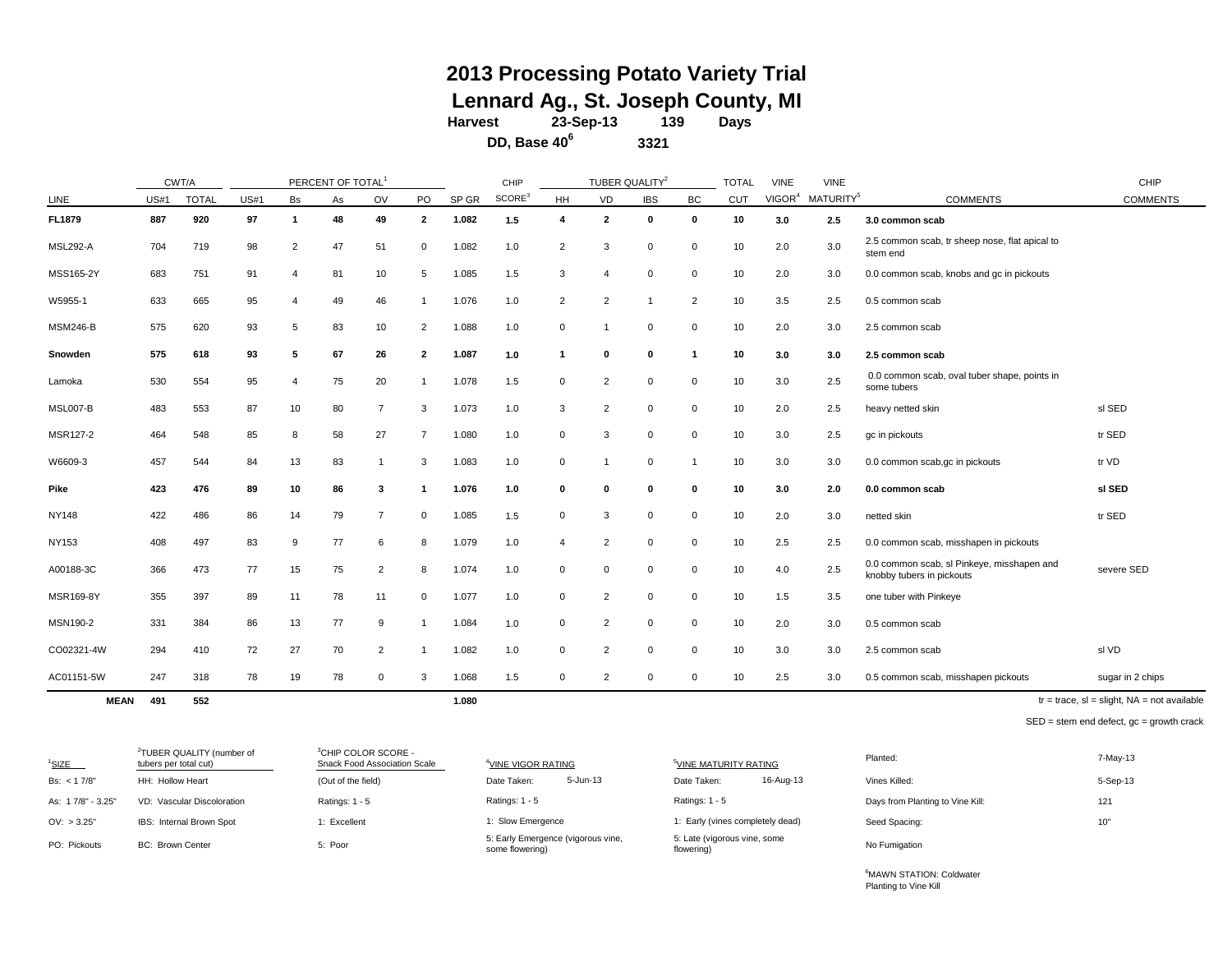#### **128 Days 2013 Processing Potato Variety Trial 13-Sep-13 Main Farms, Montcalm County, MI Harvest**

**2945**

**DD, Base 40<sup>7</sup>**

COMMON CHIP TOTAL VINE VINE SCAB CHIP LINE  $^{10.05\pm 1.07}$  US#1 TOTAL US#1 Bs As OV PO SPGR $^{10.05\pm 1.07}$ HH VD IBS BC CUT VIGOR<sup>4</sup> MATURITY<sup>5</sup> RATING<sup>6</sup> COMMENTS COMMENTS NY148 731 786 94 6 93 1 0 1.084 1.0 0 0 0 0 10 3.0 2.5 0.0 medium netted skin, uniform tuber size, tr of sticky stolons MSL007-B <sup>581</sup> <sup>621</sup> <sup>94</sup> <sup>6</sup> <sup>83</sup> <sup>11</sup> <sup>0</sup> 1.069 1.0 <sup>0</sup> <sup>0</sup> <sup>2</sup> <sup>0</sup> <sup>10</sup> 2.5 3.5 0.5 nice uniform tuber type, heavy netted skin, 2 tubers with wet breakdown FL1879 550 570 97 2 94 3 1 1.071 1.0 0 0 0 0 10 3.0 2.5 0.0 over to blong flattened tuber shape, sl **Pinkeye, sl alligator hide** MSM246-B 540 568 96 4 88 8 0 1.072 1.0 0 1 0 0 10 3.5 3.0 0.5 light netted skin, flat apical to stem Lamoka 526 558 94 4 88 6 2 1.074 1.0 0 1 0 0 10 3.0 0.0 0.0 oblong tuber shape MSS165-2Y 504 602 84 13 84 0 3 1.076 1.0 0 1 0 0 10 3.5 3.5 0.0 sticky stolons, heavy netted skin **Snowden 490 534 92 8 86 6 0 1.074 1.0 1 0 1 0 10 4.0 3.5 1.5** MSN190-2 483 542 89 10 89 0 1 1.092 1.0 1 0 0 0 10 2.5 3.5 0.0 heavy netted skin type, uniform tuber size NY153 474 519 92 7 86 6 1 1.083 1.0 7 0 0 0 10 2.5 4.0 0.5 severe sticky stolons, blocky tuber type Pike 399 424 94 4 76 18 2 1.074 1.0 3 0 0 2 10 1.5 3.5 0.0 knobs in pickouts, tr growth cracks MSL292-A 395 422 94 6 91 3 0 1.070 1.0 0 1 0 0 10 3.0 3.0 0.0 heavy netted skin, flattened apical to stem end MSR127-2 381 428 89 9 88 1 2 1.073 1.0 1 0 0 0 10 3.0 3.5 1.0 severe gc in pickouts W5955-1 357 393 91 9 81 10 0 1.079 1.0 6 0 2 0 10 3.5 3.0 0.0 tr Pinkeye, 2 rotten tubers W6609-3 356 507 70 28 70 0 2 1.073 1.0 0 4 1 1 10 3.5 3.0 0.5 pointed and knobby tubers in pickouts, bright skin appearance MSR169-8Y <sup>350</sup> <sup>397</sup> <sup>88</sup> <sup>10</sup> <sup>88</sup> <sup>0</sup> <sup>2</sup> 1.068 1.0 <sup>1</sup> <sup>1</sup> <sup>0</sup> <sup>0</sup> <sup>10</sup> 2.5 3.5 0.0 bright yellow flesh, netted skin, uniform bright yellow flesh, netted skin, uniform sl SED<br>tuber shape CO02321-4W 291 369 79 21 79 0 0 1.066 1.0 0 0 1 0 10 3.5 3.5 0.5 sticky stolons, 2 tubers with wet breakdown AC01151-5W 210 296 71 25 71 0 4 1.063 1.0 1 0 1 0 10 3.5 3.0 2.0 sticky stolons, severe Pinkeye, severe sticky stolons, severe Pinkeye, severe<br>alligator skin, 4 rotten tubers sl SED A00188-3C 208 302 69 30 69 0 1 1.075 1.0 2 0 0 0 10 4.5 3.0 0.5 small tuber size CWT/A PERCENT OF TOTAL<sup>1</sup> TUBER QUALITY<sup>2</sup>

**MEAN 435 491 1.074**

| $tr = trace$ , sl = slight, NA = not available |
|------------------------------------------------|
|------------------------------------------------|

SED = stem end defect, gc = growth crack

| $1$ SIZE          | <sup>2</sup> TUBER QUALITY (number of<br>tubers per total cut) | $^3$ CHIP COLOR SCORE -<br>Snack Food Association Scale | <sup>4</sup> VINE VIGOR RATING                                                     | <sup>5</sup> VINE MATURITY RATING  | <sup>6</sup> COMMON SCAB RATING | Planted:                         | 08-May-13 |
|-------------------|----------------------------------------------------------------|---------------------------------------------------------|------------------------------------------------------------------------------------|------------------------------------|---------------------------------|----------------------------------|-----------|
| Bs: $< 17/8"$     | HH: Hollow Heart                                               | (Out of the field)                                      | Date Taken:                                                                        | 11-Jun-13 Date Taken:<br>20-Aug-13 | 0.0: No incidence               | Vines Killed:                    | 29-Aug-13 |
| As: 17/8" - 3.25" | VD: Vascular Discoloration                                     | Ratings: 1 - 5                                          | Ratings: 1 - 5                                                                     | Ratings: 1 - 5                     | 1.0: Moderate Surface Scab      | Days from Planting to Vine Kill: | 113       |
| OV: > 3.25"       | IBS: Internal Brown Spot                                       | 1: Excellent                                            | 1: Slow Emergence                                                                  | 1: Early (vines completely dead)   | 2.0: Trace of Pitted Scab       | Seed Spacing:                    | 10"       |
| PO: Pickouts      | <b>BC: Brown Center</b>                                        | 5: Poor                                                 | 5: Early Emergence (vigorous vine, 5: Late (vigorous vine, some<br>some flowering) | flowering)                         | 5.0: Severe Pitted Scab         | No Fumigation                    |           |
|                   |                                                                |                                                         |                                                                                    |                                    |                                 | MAWN STATION: Entrican           |           |

Planting to Vine Kill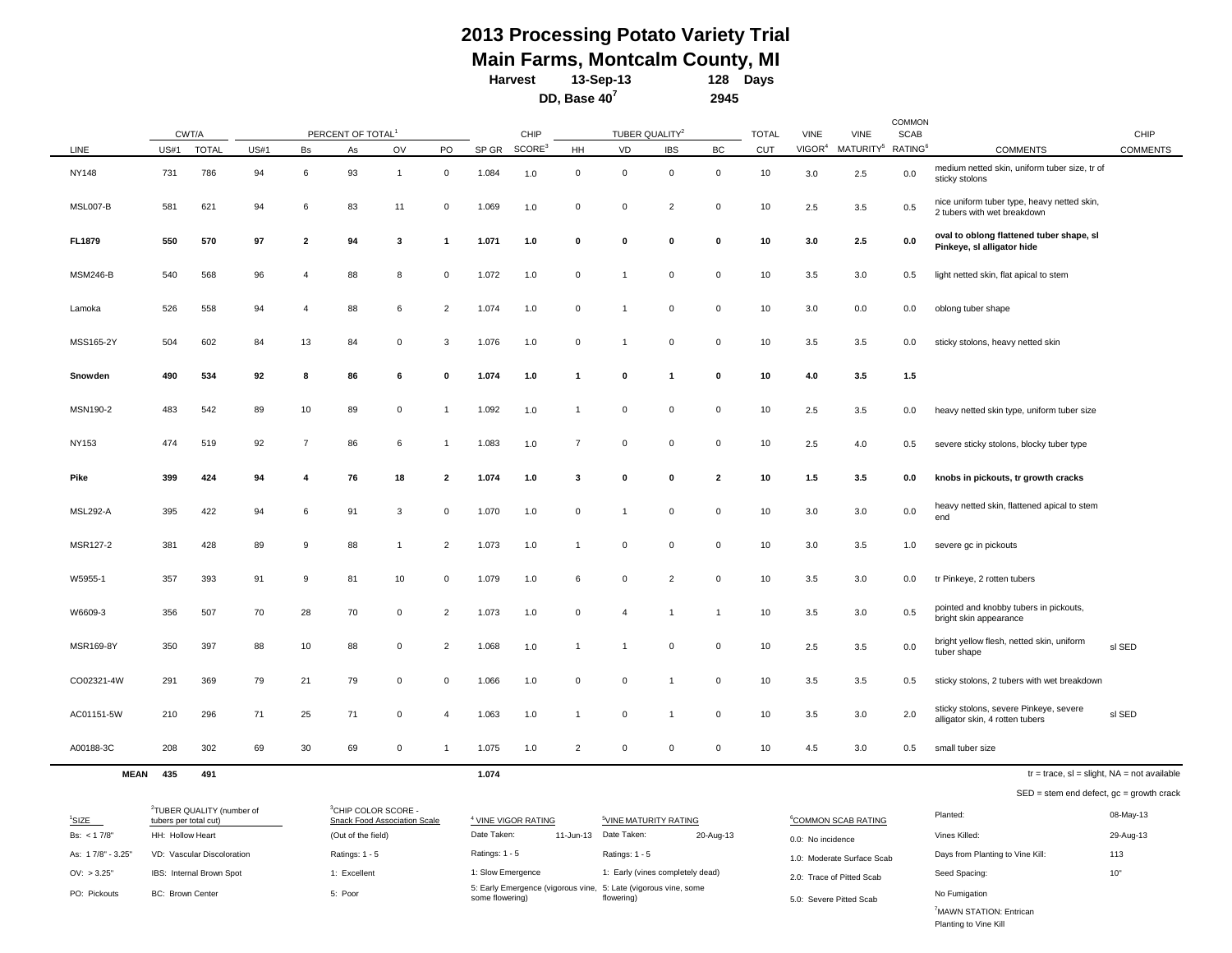# **2013 MPIC Box Bin Processing Potato Variety Trial MSU Montcalm Research Center, Montcalm County, MI**

**149 Harvest 2-Oct-13**

**DD, Base 40<sup>6</sup>**

**Days 3320**

|                 | CWT/A       |              |             |    | PERCENT OF TOTAL |                |                |       | CHIP               |             | TUBER QUALITY <sup>2</sup> |                |             | <b>TOTAL</b> | <b>VINE</b> | <b>VINE</b>                              |                                                    | CHIP            |
|-----------------|-------------|--------------|-------------|----|------------------|----------------|----------------|-------|--------------------|-------------|----------------------------|----------------|-------------|--------------|-------------|------------------------------------------|----------------------------------------------------|-----------------|
| LINE            | <b>US#1</b> | <b>TOTAL</b> | <b>US#1</b> | Bs | As               | OV             | PO             | SP GR | SCORE <sup>3</sup> | <b>HH</b>   | VD                         | <b>IBS</b>     | BC          | CUT          |             | VIGOR <sup>4</sup> MATURITY <sup>5</sup> | <b>COMMENTS</b>                                    | <b>COMMENTS</b> |
| MSS934-4        | 550         | 583          | 94          | 6  | 74               | 20             | 0              | 1.083 | 1.0                | 0           | -1                         | 0              | 0           | 10           | 3.0         | 3.5                                      | 2.0 common scab, rhizoctonia                       | tr SED          |
| MSR127-2        | 385         | 446          | 86          | 14 | 84               | $\overline{2}$ | 0              | 1.088 | 1.0                | 0           | $\mathbf 0$                | 0              | 0           | 10           | 3.0         | 2.5                                      | 0.5 common scab, rhizoctonia                       |                 |
| MSL007-B        | 344         | 404          | 85          | 14 | 85               | $\mathbf 0$    | $\mathbf 1$    | 1.083 | 1.0                | $\mathbf 0$ | $\mathbf 0$                | 0              | 0           | 10           | 2.0         | 3.5                                      | 1.0 common scab, trace of pitted scab              |                 |
| Lamoka          | 332         | 390          | 85          | 14 | 81               | $\overline{4}$ | $\mathbf 1$    | 1.088 | 1.5                | 0           | $\overline{\mathbf{1}}$    | 0              | 0           | 10           | 3.5         | 3.0                                      | 1.0 common scab                                    |                 |
| NY148           | 315         | 419          | 75          | 24 | 74               |                | 1              | 1.097 | 1.0                | $\mathbf 0$ | $\mathbf 0$                | 0              | 0           | 10           | 3.0         | 3.0                                      | 1.5 common scab, trace of pitted scab, rhizoctonia | sl SED          |
| AC01151-5W      | 312         | 433          | 72          | 26 | 72               | $\mathbf 0$    | $\overline{2}$ | 1.082 | 1.0                | 0           | $\mathbf 0$                | $\overline{2}$ | 0           | 10           | 2.5         | 2.0                                      | 2.0 common scab, rhizoctonia                       |                 |
| W5955-1         | 308         | 389          | 79          | 18 | 79               | $\mathbf 0$    | 3              | 1.090 | 1.0                | $\mathbf 0$ |                            | 0              | 0           | 10           | 3.5         | 2.5                                      | 2.0 common scab, rhizoctonia                       |                 |
| <b>MSM246-B</b> | 305         | 351          | 87          | 13 | 84               | 3              | 0              | 1.092 | 1.0                | $\mathbf 0$ |                            | 0              | 0           | 10           | 3.0         | 2.0                                      | 2.5 common scab, rhizoctonia                       |                 |
| <b>MSL292-A</b> | 274         | 334          | 82          | 18 | 82               | $\mathbf 0$    | 0              | 1.085 | 1.0                | 0           |                            | 0              | 0           | 10           | 2.5         | 3.5                                      | 0.5 common scab                                    |                 |
| MSN190-2        | 253         | 390          | 65          | 35 | 64               | -1             | 0              | 1.100 | 1.0                | 0           | $\mathbf 0$                | 0              | 0           | 10           | 2.5         | 3.0                                      | 0.5 common scab, heavy netted skin                 |                 |
| MSS165-2Y       | 212         | 395          | 53          | 47 | 52               | $\mathbf 1$    | 0              | 1.093 | 1.0                | $\mathbf 0$ | $\mathbf 0$                | 0              | 0           | 10           | 3.5         | 3.5                                      | 1.5 common scab                                    | tr SED          |
| Snowden         | 202         | 296          | 68          | 30 | 68               | 0              | $\mathbf{2}$   | 1.089 | 1.0                | 0           | $\overline{\mathbf{2}}$    | 0              | 0           | 10           | 3.0         | 2.0                                      | 3.0 common scab                                    |                 |
| NY153           | 171         | 272          | 63          | 36 | 63               | 0              | $\mathbf 1$    | 1.084 | 1.0                | 0           | $\mathbf 1$                | 0              | 0           | 10           | 3.5         | 3.5                                      | 0.5 common scab, uniform small tubers              |                 |
| CO02321-4W      | 165         | 295          | 56          | 43 | 56               | $\mathbf 0$    | $\mathbf 1$    | 1.087 | 1.0                | $\mathbf 0$ | $\overline{1}$             | 0              | 0           | 10           | 3.0         | 2.5                                      | 2.0 common scab, rhizoctonia                       |                 |
| MSR169-8Y       | 135         | 234          | 58          | 42 | 58               | $\mathbf 0$    | 0              | 1.087 | 1.5                | $\mathbf 0$ | $\overline{2}$             | 0              | $\mathbf 0$ | 10           | 2.0         | 3.0                                      | 0.5 common scab                                    | sl SED          |
| W6609-3         | 133         | 251          | 53          | 47 | 53               | $\mathbf 0$    | 0              | 1.088 | 1.0                | $\mathbf 0$ | $\overline{2}$             | 0              | 0           | 10           | 3.0         | 2.5                                      | 0.5 common scab                                    |                 |
| A00188-3C       | 114         | 313          | 36          | 64 | 36               | $\mathbf 0$    | 0              | 1.080 | 1.0                | 0           |                            | 0              | 0           | 10           | 4.0         | 2.0                                      | 1.0 common scab, rhizoctonia, small tuber type     |                 |

**MEAN 265 364 1.088**

 $tr = trace$ ,  $sl = slight$ ,  $NA = not available$ 

SED = stem end defect, gc = growth crack

| <sup>1</sup> SIZE | <sup>2</sup> TUBER QUALITY (number of<br>tubers per total cut) | <sup>3</sup> CHIP COLOR SCORE -<br><b>Snack Food Association Scale</b> | <sup>4</sup> VINE VIGOR RATING                        | <sup>5</sup> VINE MATURITY RATING          | Planted:                         | 6-May-13  |
|-------------------|----------------------------------------------------------------|------------------------------------------------------------------------|-------------------------------------------------------|--------------------------------------------|----------------------------------|-----------|
| Bs: < 17/8"       | HH: Hollow Heart                                               | (Out of the field)                                                     | 11-Jun-13<br>Date Taken:                              | 20-Aug-13<br>Date Taken:                   | Vines Killed:                    | 10-Sep-13 |
| As: 17/8" - 3.25" | VD: Vascular Discoloration                                     | Ratings: 1 - 5                                                         | Ratings: $1 - 5$                                      | Ratings: $1 - 5$                           | Days from Planting to Vine Kill: | 127       |
| OV: > 3.25"       | IBS: Internal Brown Spot                                       | 1: Excellent                                                           | 1: Slow Emergence                                     | 1: Early (vines completely<br>dead)        | Seed Spacing:                    | 10"       |
| PO: Pickouts      | <b>BC: Brown Center</b>                                        | 5: Poor                                                                | 5: Early Emergence (vigorous vine,<br>some flowering) | 5: Late (vigorous vine, some<br>flowering) | No Fumigation                    |           |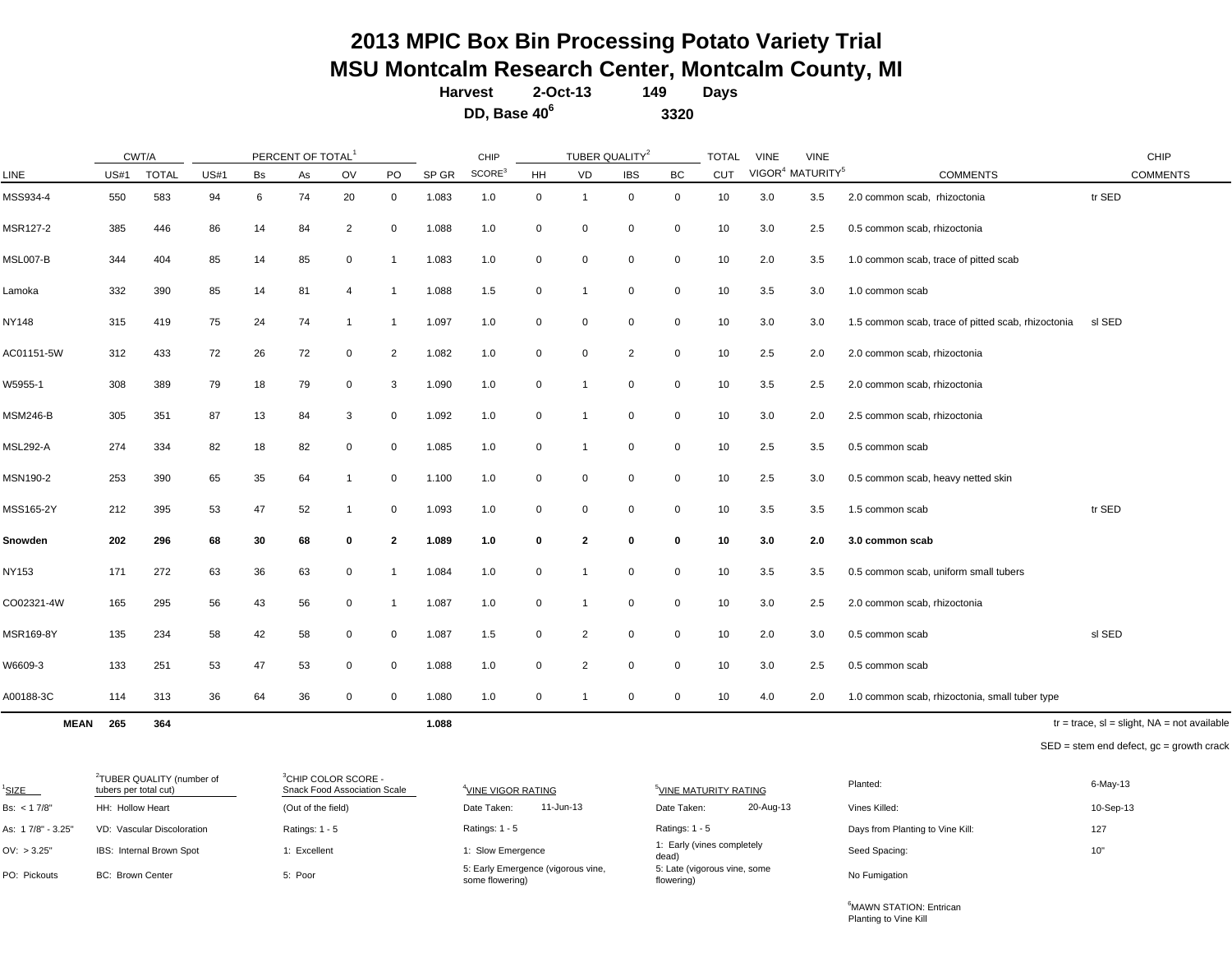## **2013 Processing Potato Variety Trial Walther Farms, St. Joseph County, MI**

| <b>Harvest</b>           | 21-Sep-13 | 150  | Days |
|--------------------------|-----------|------|------|
| DD, Base 40 <sup>6</sup> |           | 3696 |      |

|                 |             | CWT/A        |             |                | PERCENT OF TOTAL <sup>1</sup> |             |                |       | CHIP               |             | TUBER QUALITY <sup>2</sup> |             |              | <b>TOTAL</b> | <b>VINE</b>        | <b>VINE</b>           |                 | CHIP            |
|-----------------|-------------|--------------|-------------|----------------|-------------------------------|-------------|----------------|-------|--------------------|-------------|----------------------------|-------------|--------------|--------------|--------------------|-----------------------|-----------------|-----------------|
| LINE            | <b>US#1</b> | <b>TOTAL</b> | <b>US#1</b> | Bs             | As                            | OV          | <b>PO</b>      | SP GR | SCORE <sup>3</sup> | HH          | VD                         | <b>IBS</b>  | BC           | <b>CUT</b>   | VIGOR <sup>4</sup> | MATURITY <sup>5</sup> | <b>COMMENTS</b> | <b>COMMENTS</b> |
| AF0338-17       | 454         | 533          | 86          | 9              | 86                            | 0           | 5              | 1.071 | <b>NA</b>          | $\mathbf 0$ | 3                          | $\mathbf 0$ | $\mathbf 0$  | 30           | 1.5                | 2.2                   | 0.5 common scab |                 |
| MSL007-B        | 418         | 459          | 91          | 9              | 91                            | 0           | 0              | 1.074 | 1.5                | $\mathbf 0$ | 6                          | $\mathbf 0$ | $\mathbf 0$  | 20           | 1.3                | 3.3                   | 0.5 common scab | tr SED          |
| <b>BNC182-5</b> | 399         | 456          | 87          | 13             | 87                            | 0           | 0              | 1.082 | 2.5                | $\mathbf 0$ | $\overline{2}$             | $\mathbf 0$ | $\mathbf 0$  | 20           | 2.0                | 2.8                   | 0.5 common scab | severe SED      |
| Snowden         | 392         | 425          | 92          | 7              | 92                            | 0           |                | 1.075 | 1.5                | $\mathbf 0$ | 9                          | -1          | $\mathbf{1}$ | 30           | 1.7                | 2.7                   | 2.0 common scab |                 |
| <b>FL1879</b>   | 390         | 418          | 93          | 7              | 93                            | $\Omega$    | 0              | 1.073 | 2.0                |             | 18                         | $\mathbf 0$ | -1           | 30           | 1.8                | 3.2                   | 0.5 common scab |                 |
| <b>NY148</b>    | 358         | 410          | 87          | 13             | 87                            | $\mathbf 0$ | 0              | 1.080 | 1.0                | $\mathbf 0$ | 13                         | $\mathbf 0$ | $\mathbf 0$  | 30           | 1.7                | 3.3                   | 0.5 common scab | sl SED          |
| MSS165-2Y       | 341         | 397          | 86          | 12             | 86                            | $\mathbf 0$ | $\overline{2}$ | 1.075 | 2.0                | $\mathbf 0$ | $\mathbf 0$                | $\mathbf 0$ | $\mathbf 0$  | 20           | 1.5                | 3.3                   | 0.5 common scab |                 |
| Lamoka          | 331         | 361          | 92          | $\overline{7}$ | 92                            | 0           |                | 1.075 | 3.0                | $\mathbf 0$ | 11                         | $\mathbf 0$ | $\pmb{0}$    | 20           | 1.3                | 3.5                   | 2.0 common scab |                 |
| Pike            | 331         | 358          | 93          | 7              | 93                            | 0           | $\Omega$       | 1.077 | 1.0                | 0           | -1                         | $\mathbf 0$ | $\pmb{0}$    | 20           | 1.0                | 3.5                   | 0.5 common scab |                 |
| Elkton          | 323         | 376          | 86          | 14             | 86                            | 0           | 0              | 1.079 | 2.0                | 0           | 6                          | 0           | $\mathbf 0$  | 30           | 1.5                | 2.7                   | 0.5 common scab | tr VD           |

**Continued on Next Page**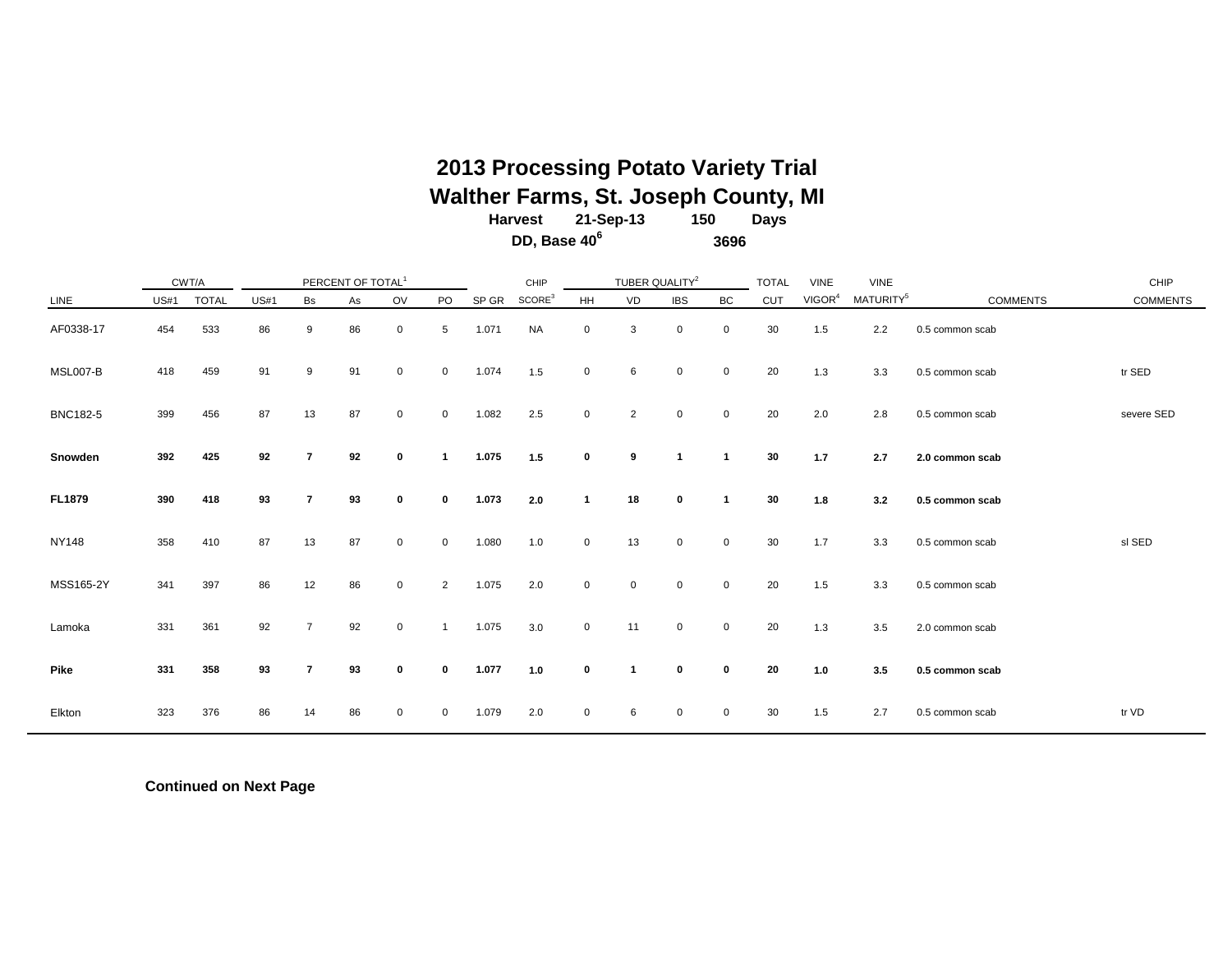|                 |             | CWT/A        |             |    | PERCENT OF TOTAL |              |                |       | CHIP               |             | TUBER QUALITY <sup>2</sup> |             |             | <b>TOTAL</b> | <b>VINE</b>        | <b>VINE</b>           |                                               | CHIP                                           |
|-----------------|-------------|--------------|-------------|----|------------------|--------------|----------------|-------|--------------------|-------------|----------------------------|-------------|-------------|--------------|--------------------|-----------------------|-----------------------------------------------|------------------------------------------------|
| LINE            | <b>US#1</b> | <b>TOTAL</b> | <b>US#1</b> | Bs | As               | OV           | PO             | SP GR | SCORE <sup>3</sup> | HH          | VD                         | <b>IBS</b>  | BC          | <b>CUT</b>   | VIGOR <sup>4</sup> | MATURITY <sup>5</sup> | <b>COMMENTS</b>                               | <b>COMMENTS</b>                                |
| W5955-1         | 302         | 384          | 79          | 11 | 79               | $\mathbf{0}$ | 10             | 1.074 | <b>NA</b>          | $\mathbf 0$ | $\overline{7}$             | $\mathbf 0$ | $\mathbf 0$ | 20           | 1.8                | 2.5                   | 1.0 common scab                               |                                                |
| CO02321-4W      | 301         | 360          | 84          | 15 | 84               | $\Omega$     |                | 1.081 | 2.5                | $\mathbf 0$ | 8                          | $\Omega$    | $\mathbf 0$ | 20           | 1.5                | 2.8                   | 2.5 common scab                               | tr SED                                         |
| <b>MSM246-B</b> | 288         | 325          | 89          | 11 | 89               | $\mathbf 0$  | $\mathbf 0$    | 1.077 | <b>NA</b>          | $\mathbf 0$ | 6                          | $\mathbf 0$ | $\mathbf 0$ | 20           | 1.3                | 3.5                   | 0.5 common scab                               |                                                |
| MSR127-2        | 288         | 345          | 85          | 11 | 85               | $\mathbf 0$  | $\overline{4}$ | 1.077 | 1.5                | $\mathbf 0$ | 3                          | $\mathbf 0$ | $\mathbf 0$ | 20           | 1.5                | 2.8                   | 0.5 common scab                               | tr SED                                         |
| AC01151-5W      | 285         | 374          | 76          | 24 | 76               | $\mathbf 0$  | 0              | 1.070 | 2.5                | $\Omega$    | 4                          | $\mathbf 0$ | 0           | 20           | 1.5                | 4.0                   | 0.5 common scab                               | tr VD                                          |
| <b>MSL292-A</b> | 264         | 342          | 77          | 8  | 77               | 0            | 15             | 1.076 | 2.0                | $\mathbf 0$ | 6                          | $\Omega$    | $\mathbf 0$ | 30           | 1.0                | 3.5                   | 1.5 common scab                               |                                                |
| W6609-3         | 249         | 349          | 72          | 25 | 72               | $\mathbf 0$  | 3              | 1.075 | 1.0                | $\mathbf 0$ | $\mathbf 0$                | $\mathbf 0$ | $\mathbf 0$ | 20           | 1.5                | 2.5                   | 0.5 common scab                               |                                                |
| <b>NY153</b>    | 245         | 352          | 69          | 15 | 69               | $\mathbf 0$  | 16             | 1.070 | 2.5                | 0           | 6                          | $\mathbf 0$ | $\mathbf 0$ | 20           | 1.8                | 3.0                   | 0.5 common scab                               | SED                                            |
| MSR169-8Y       | 237         | 344          | 69          | 23 | 69               | 0            | 8              | 1.074 | 1.5                | 0           | 9                          | $\Omega$    | $\mathbf 0$ | 20           | 1.3                | 3.3                   | 1.0 common scab                               |                                                |
| A00188-3C       | 181         | 413          | 44          | 22 | 44               | 0            | 34             | 1.073 | 2.0                | $\mathbf 0$ | 5                          | 0           | 0           | 20           | 2.8                | 2.5                   | 0.5 common scab, heat sprouts in pickouts SED |                                                |
| <b>MEAN</b>     | 326         | 388          |             |    |                  |              |                | 1.075 |                    |             |                            |             |             |              |                    |                       |                                               | $tr = trace$ , sl = slight, NA = not available |
|                 |             |              |             |    |                  |              |                |       |                    |             |                            |             |             |              |                    |                       | CED, atom and defect as arough arook          |                                                |

SED = stem end defect, gc = growth crack

| $1$ SIZE                    | <sup>2</sup> TUBER QUALITY (number of<br>tubers per total cut) | <sup>3</sup> CHIP COLOR SCORE -<br>Snack Food Association Scale | <sup>4</sup> VINE VIGOR RATING                          | <sup>5</sup> VINE MATURITY RATING                                | Planted:                         | 24-Apr-13 |
|-----------------------------|----------------------------------------------------------------|-----------------------------------------------------------------|---------------------------------------------------------|------------------------------------------------------------------|----------------------------------|-----------|
| Bs: $< 17/8"$               | HH: Hollow Heart                                               | (Out of the field)                                              | 5-Jun-13<br>Date Taken:                                 | 16-Aug-13<br>Date Taken:                                         | Vines Killed:                    | 5-Sep-13  |
| As: 17/8" - 3.25"           | VD: Vascular Discoloration                                     | Ratings: $1 - 5$                                                | Ratings: 1 - 5                                          | Ratings: $1 - 5$                                                 | Days from Planting to Vine Kill: | 134       |
| OV: > 3.25"<br>PO: Pickouts | IBS: Internal Brown Spot<br><b>BC: Brown Center</b>            | 1: Excellent<br>5: Poor                                         | 1: Slow Emergence<br>5: Early Emergence (vigorous vine, | 1: Early (vines completely dead)<br>5: Late (vigorous vine, some | Seed Spacing:<br>Fumigation      | 10"       |

<sup>6</sup>MAWN STATION: Constantine Planting to Vine Kill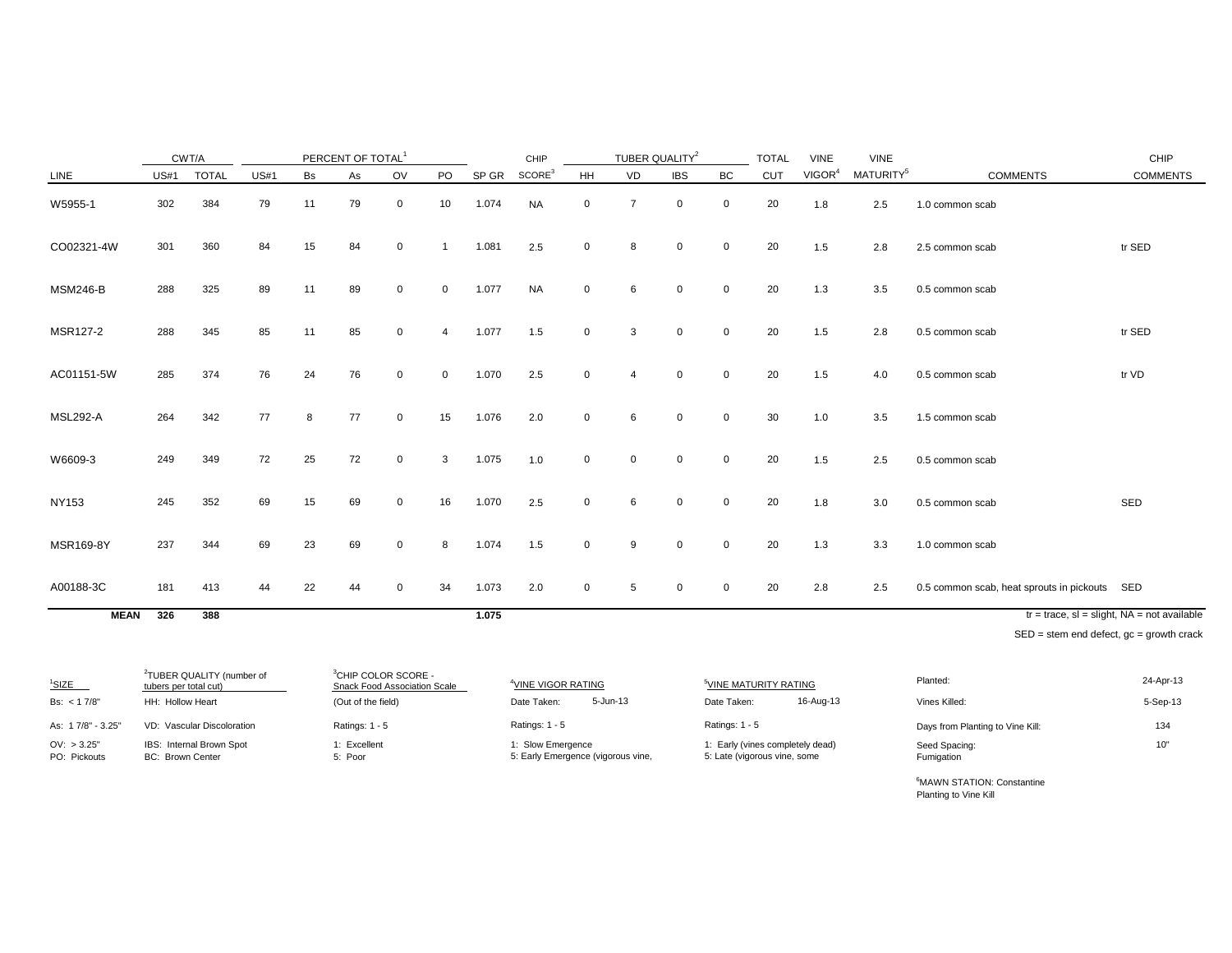# **2013 USPB / SFA Processing Potato Variety Trial Sandyland Farms, Montcalm County, MI**<br>Harvest 3-Oct-13 144 Days

Harvest 3-Oct-13  **DD, Base 406 2734**

|                 |             | CWT/A        |             |                | PERCENT OF TOTAL <sup>1</sup> |                |                |       | CHIP               |                | TUBER QUALITY <sup>2</sup> |             |              | <b>TOTAL</b> | <b>VINE</b>        | <b>VINE</b>           |                                     | CHIP            |
|-----------------|-------------|--------------|-------------|----------------|-------------------------------|----------------|----------------|-------|--------------------|----------------|----------------------------|-------------|--------------|--------------|--------------------|-----------------------|-------------------------------------|-----------------|
| LINE            | <b>US#1</b> | <b>TOTAL</b> | <b>US#1</b> | Bs             | As                            | OV             | PO             | SP GR | SCORE <sup>3</sup> | HH             | VD                         | <b>IBS</b>  | BC           | CUT          | VIGOR <sup>4</sup> | MATURITY <sup>5</sup> | <b>COMMENTS</b>                     | <b>COMMENTS</b> |
| <b>NY148</b>    | 542         | 614          | 89          | 10             | 83                            | 6              | $\mathbf{1}$   | 1.082 | 1.0                | 0              | $\mathbf 0$                | $\mathbf 0$ | 0            | 30           | 3.5                | 1.5                   | 2.0 common scab                     |                 |
| A01143-3C       | 505         | 553          | 91          | 5              | 84                            | $\overline{7}$ | 4              | 1.076 | 1.0                | 0              | $\overline{4}$             | 0           | 0            | 30           | 4.5                | 1.5                   | 0.5 common scab                     | tr SED          |
| NY140           | 426         | 486          | 88          | 11             | 84                            | 4              | $\mathbf{1}$   | 1.076 | 1.0                | 0              | $\overline{1}$             | 0           | 0            | 30           | 3.5                | 1.5                   | 3.5 common scab                     |                 |
| CO03243-3W      | 417         | 474          | 88          | 11             | 83                            | 5              | $\overline{1}$ | 1.078 | 1.0                | 0              | $\overline{1}$             | $\mathbf 0$ | 0            | 30           | 3.0                | 1.5                   | 3.0 common scab                     |                 |
| <b>MSL292-A</b> | 395         | 439          | 90          | 10             | 85                            | 5              | 0              | 1.075 | 1.0                | 0              | $\overline{1}$             | $\mathbf 0$ | 0            | 30           | 3.0                | 1.0                   | 3.5 common scab                     |                 |
| Atlantic        | 395         | 432          | 92          | $\overline{7}$ | 84                            | 8              | 1              | 1.084 | 1.5                | 5              | $\mathbf{3}$               | $\mathbf 0$ | 0            | 30           | 3.5                | 1.5                   | 3.0 common scab                     | sl SED          |
| W5955-1         | 331         | 389          | 85          | 12             | 76                            | 9              | 3              | 1.080 | 1.0                | $\mathbf{1}$   | 6                          | $\mathbf 0$ | 0            | 30           | 3.0                | 1.0                   | 0.5 common scab                     |                 |
| A00188-3C       | 328         | 402          | 81          | 13             | 78                            | 3              | 6              | 1.079 | 1.0                | 0              | 10                         | 0           | 0            | 30           | 4.0                | 1.0                   | 1.0 common scab, gc, pointed tubers |                 |
| AF4157-6        | 324         | 415          | 78          | 21             | 78                            | 0              | $\mathbf{1}$   | 1.074 | 1.0                | 0              | 3                          | 0           | 0            | 30           | 3.0                | 2.0                   | 4.0 common scab                     |                 |
| MSL007-B        | 320         | 376          | 85          | 15             | 84                            | $\mathbf 1$    | 0              | 1.081 | 1.0                | $\mathbf 0$    | 10                         | 0           | 0            | 30           | 2.5                | 1.0                   | 0.5 common scab                     |                 |
| CO00197-3W      | 313         | 440          | 72          | 22             | 71                            | $\mathbf{1}$   | 6              | 1.073 | 1.5                | $\mathbf 0$    | $\sqrt{5}$                 | 3           | $\mathbf{1}$ | 30           | 3.5                | 1.5                   | 4.0 common scab                     | sl SED          |
| Snowden         | 291         | 380          | 77          | 23             | 76                            | $\mathbf{1}$   | 0              | 1.078 | 1.0                | 0              | 4                          | 0           | 0            | 30           | 3.0                | 1.5                   | 3.0 common scab                     |                 |
| MSR061-1        | 270         | 360          | 75          | 24             | 75                            | 0              | $\overline{1}$ | 1.076 | 1.0                | 0              | $\overline{2}$             | $\mathbf 0$ | 0            | 30           | 3.5                | 1.5                   | 2.0 common scab, tr of pitting      |                 |
| CO02321-4W      | 260         | 359          | 72          | 28             | 72                            | 0              | 0              | 1.081 | 1.0                | 0              | 3                          | $\mathbf 0$ | $\mathsf{O}$ | 30           | 3.5                | 1.5                   | 3.0 common scab                     |                 |
| AC01151-5W      | 246         | 383          | 64          | 34             | 64                            | 0              | $\overline{2}$ | 1.067 | 1.0                | $\overline{1}$ | 10                         | $\mathbf 0$ | 0            | 30           | 3.0                | 1.5                   | 4.5 common scab                     |                 |
| W6483-5         | 232         | 306          | 72          | 23             | 68                            | 4              | 5              | 1.064 | 1.0                | 0              | 3                          | $\mathbf 0$ | 0            | 30           | 4.0                | 1.5                   | 3.0 common scab                     |                 |
| W4980-1         | 231         | 293          | 79          | 20             | 75                            | 4              | $\mathbf 1$    | 1.077 | 1.0                | 0              | 3                          | $\mathbf 0$ | 0            | 30           | 3.5                | 1.5                   | 3.0 common scab                     | tr SED          |
| W6609-3         | 214         | 302          | 70          | 28             | 70                            | 0              | $\overline{2}$ | 1.080 | 1.0                | 0              | $\mathbf 0$                | $\mathbf 0$ | 0            | 30           | 3.0                | 1.5                   | 0.5 common scab                     |                 |

**MEAN 336 411 1.077**

 $tr = trace$ ,  $sl = slight$ ,  $NA = not available$ 

SED = stem end defect, gc = growth crack

Planting to Vine Kill

| <sup>1</sup> SIZE | <sup>2</sup> TUBER QUALITY (number of<br>tubers per total cut) | $3$ CHIP COLOR SCORE -<br>Snack Food Association Scale | <sup>4</sup> VINE VIGOR RATING                        | <sup>5</sup> VINE MATURITY RATING          | Planted:                            | 13-May-13 |
|-------------------|----------------------------------------------------------------|--------------------------------------------------------|-------------------------------------------------------|--------------------------------------------|-------------------------------------|-----------|
| Bs: $< 17/8"$     | HH: Hollow Heart                                               | (Out of the field)                                     | 18-Jun-13<br>Date Taken:                              | 27-Aug-13<br>Date Taken:                   | Vines Killed:                       | 25-Aug-13 |
| As: 17/8" - 3.25" | VD: Vascular Discoloration                                     | Ratings: $1 - 5$                                       | Ratings: 1 -5                                         | Ratings: 1 - 5                             | Days from Planting to Vine Kill:    | 104       |
| OV: > 3.25"       | IBS: Internal Brown Spot                                       | : Excellent                                            | : Slow Emergence                                      | 1: Early (vines completely<br>dead)        | Seed Spacing:                       | 10"       |
| PO: Pickouts      | <b>BC: Brown Center</b>                                        | 5: Poor                                                | 5: Early Emergence (vigorous<br>vine, some flowering) | 5: Late (vigorous vine, some<br>flowering) | <b>Fall Fumigation</b>              |           |
|                   |                                                                |                                                        |                                                       |                                            | <sup>6</sup> MAWN STATION: Entrican |           |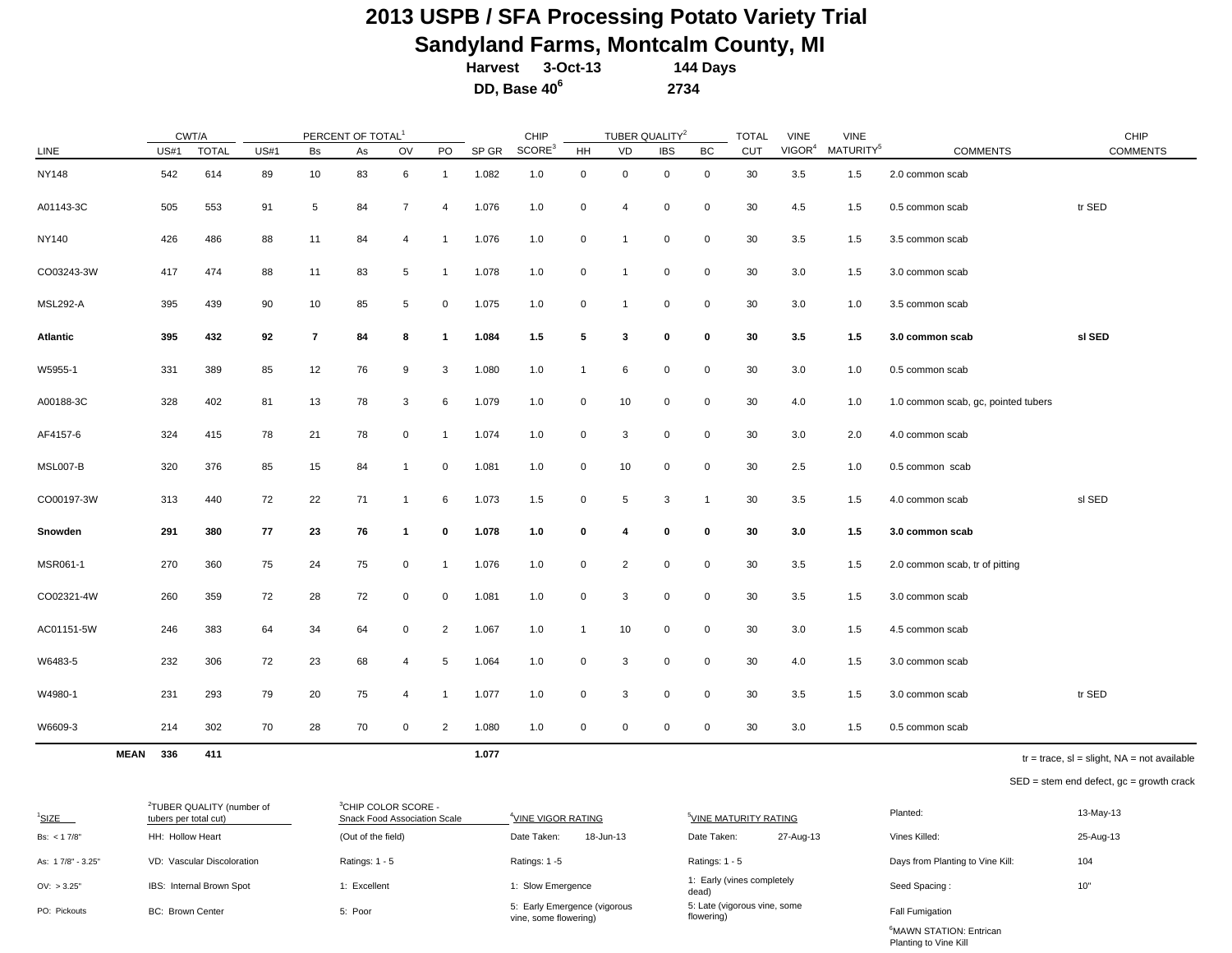# **2013 MSU Processing Potato Variety Trials**

|                               |                                  | 2013 Scab |                                                                                                                                                                 |
|-------------------------------|----------------------------------|-----------|-----------------------------------------------------------------------------------------------------------------------------------------------------------------|
| <b>Entry</b>                  | Pedigree                         | Rating*   | <b>Characteristics</b>                                                                                                                                          |
| Atlantic                      | Wauseon X<br>B5141-6 (Lenape)    | 3.2       | High yield, early maturing, high incidence of<br>internal defects, high specific gravity                                                                        |
| Elkton<br>(B1992-106)         | B1255-5 X<br>B0564-9             |           | Medium to medium-late maturity, average yield<br>potential, round to oval tuber type, light netted<br>skin                                                      |
| FL1879                        | Snowden X<br>FL1207              | 3.0       | High yield, late maturity, large tuber type, late<br>season storage, medium specific gravity                                                                    |
| Lamoka<br>(NY139)             | NY120 X<br><b>NY115</b>          | 1.5       | High yield, mid-late season maturity, medium<br>specific gravity, oval to oblong tuber type, low<br>internal defects, long term chip quality                    |
| <b>MSL292-A</b><br>(Manistee) | Snowden X<br><b>MSH098-2</b>     | 3.3       | Above average yield, scab susceptible, late<br>blight susceptible, medium specific gravity,<br>long storage potential, uniform tuber type,<br>heavy netted skin |
| MegaChip<br>(W1201)           | <b>WISCHIP X</b><br>FYF85        |           | High specific gravity, round oval tubers,<br>medium-large size, scab resistant                                                                                  |
| <b>Nicolet</b><br>$(W2133-1)$ | Snowden X<br>S440                |           | Medium to high yield, similar to Snowden, high<br>specific gravity, mid-season chip quality                                                                     |
| Pike<br>(NYE55-35)            | Allegany X<br>Atlantic           | 1.4       | Average yield, early to mid-season maturity,<br>small tuber size profile, early storage, some<br>internal defects, medium specific gravity                      |
| Snowden<br>(W855)             | B5141-6 X<br>Wischip             | 3.1       | High yield, late maturity, mid-season storage,<br>reconditions well in storage, medium to high<br>specific gravity                                              |
| A00188-3C                     | A91790-13 X<br>Dakota Pearl      | 0.5       | High U.S. No. 1 yield, scaly buff skin, high<br>specific gravity, mid-season chip quality,<br>common scab tolerance                                             |
| A01143-3C                     | COA95070-8 X<br>Chipeta          | $1.8**$   | Average yielding, scaly buff chipper, smaller<br>tuber size, late maturity                                                                                      |
| AC01151-5W                    | COA96142-7 X<br>NDA2031-2        | 1.2       | Medium maturity, medium vine size, oblong<br>shape with white flesh                                                                                             |
| AF0338-17                     | AF303-5 X<br>SA8211-6            | 0.5       | High yielding, round white, early bulking,<br>moderately susceptible to common scab,<br>resistant to verticillium wilt                                          |
| AF4157-6                      | Yankee Chipper X<br>Dakota Pearl | 4.0       | Medium-early maturity, round to oblong netted<br>tubers, good specific gravity, good chip color<br>from the field and storage, common scab<br>susceptible       |

\*Scab rating based on 0-5 scale; 0 = most resistant and 5 = most susceptible. \*\*2012 Data. Common Scab data provided by MSU Potato Breeding and Genetics Program.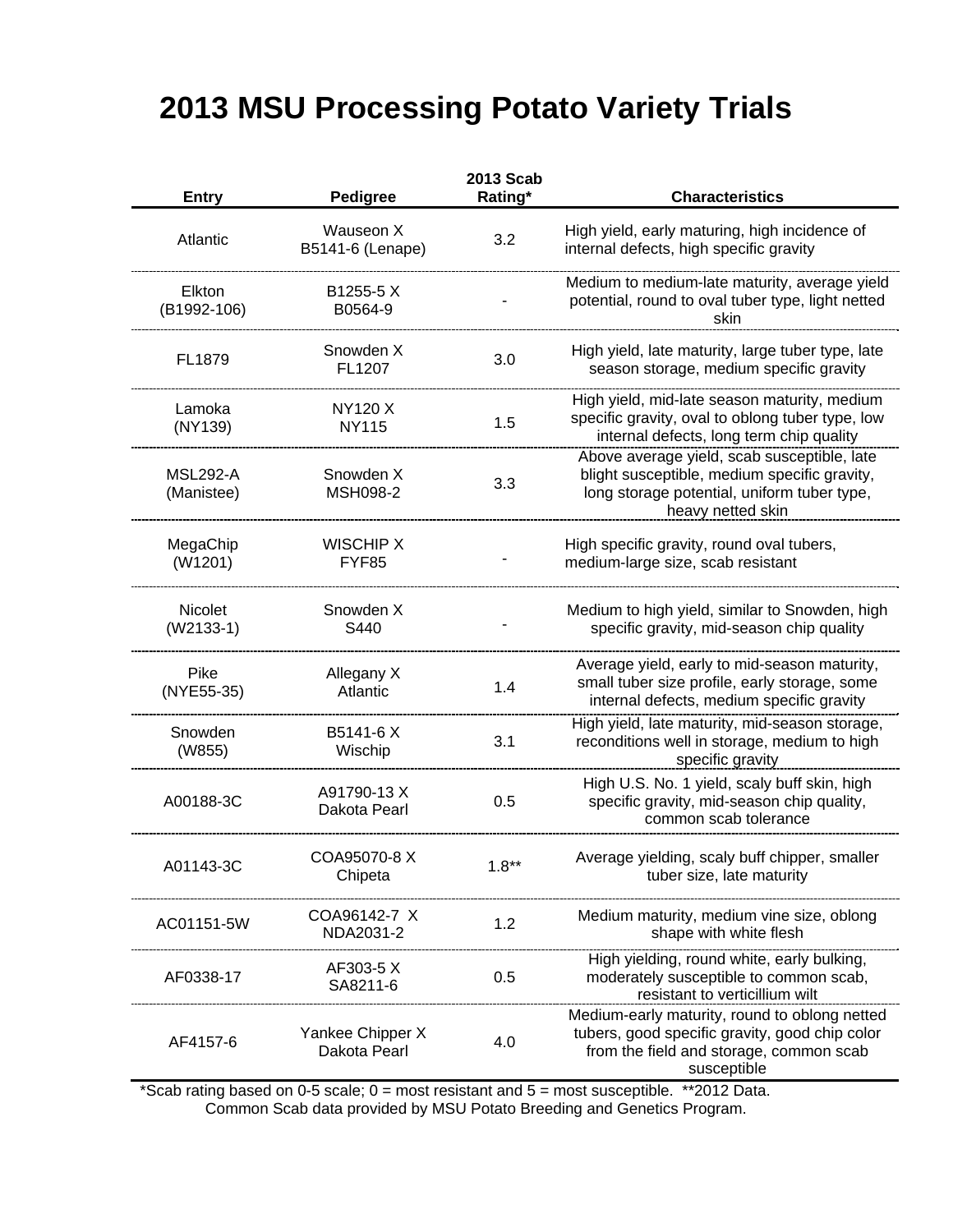|                 |                                       | 2013 Scab |                                                                                                                                                                                |
|-----------------|---------------------------------------|-----------|--------------------------------------------------------------------------------------------------------------------------------------------------------------------------------|
| <b>Entry</b>    | <b>Pedigree</b>                       | Rating*   | <b>Characteristics</b>                                                                                                                                                         |
| AF4386-16       | <b>NY120 X</b><br>CF77154-10          |           |                                                                                                                                                                                |
| <b>BNC182-5</b> | Tacna X<br>B0766-3                    | 0.5       | Short dormancy, above average yield<br>potential, moderate common scab<br>resistance, average chip quality, late blight<br>susceptible, large round flat to oval tuber<br>type |
| CO00197-3W      | A91790-13W X<br>NDTX4930-5W           | $3.5**$   | Medium yield potential, small size profile,<br>minimal grade defects, early maturity,<br>medium-high specific gravity, ability to<br>recondition out of 40° F                  |
| CO02321-4W      | NY115 X<br>BC0894-2W                  | 2.5       | Average yield potential, average specific<br>gravity, medium maturity, common scab<br>susceptibility                                                                           |
| CO03243-3W      | <b>BC894-2W X</b><br>A91790-13W       | 3.0       | Large vine size with medium maturity, large<br>yield potential                                                                                                                 |
| <b>MSL007-B</b> | <b>MSA105-1 X</b><br>MSG227-2         | 1.5       | Average yield potential, early to mid-season<br>maturity, uniform tuber type, medium<br>specific gravity, scab tolerant, heavy netted<br>skin                                  |
| <b>MSM246-B</b> | <b>MSE274-A X</b><br><b>NY115</b>     | 3.3       | Round-white with a good sugar profile, good<br>specific gravity, excellent chip quality,<br>common scab susceptible                                                            |
| <b>MSN190-2</b> | <b>MSI234-6Y X</b><br>MSG227-2        | 2.0       | High specific gravity, early maturity,<br>blackspot bruise resistant, average yield                                                                                            |
| MSR061-1        | Mega Chip (W1201) X<br><b>NY121</b>   | 2.0       | Average yield, round tuber type with netted<br>skin, low reducing sugars, PVY resistant,<br>moderate late blight resistance                                                    |
| <b>MSR127-2</b> | <b>MSJ167-1 X</b><br>MSG227-2         | 1.0       | Scab resistant, high specific gravity, good<br>chip quality from storage, above average<br>yield potential, medium-late maturity                                               |
| MSR169-8Y       | Pike X<br>MSJ126-9Y                   | 1.4       | Below average yield, medium maturity,<br>yellow flesh, average specific gravity,<br>common scab resistant                                                                      |
| MSS165-2Y       | <b>MSM188-1 X</b><br><b>MSL159-AY</b> | 1.9       | High yield, above average specific gravity,<br>late maturity, uniform round tuber type,<br>heavy netted skin, yellow flesh, good<br>internal tuber quality                     |
| MSS934-4        | ND6095-1 X<br>ND7377Cb-1              | 2.9       | High yield, oval to oblong tuber type,<br>common scab susceptible                                                                                                              |

\*Scab rating based on 0-5 scale; 0 = most resistant and 5 = most susceptible. \*\*2012 Data. Common Scab data provided by MSU Potato Breeding and Genetics Program.